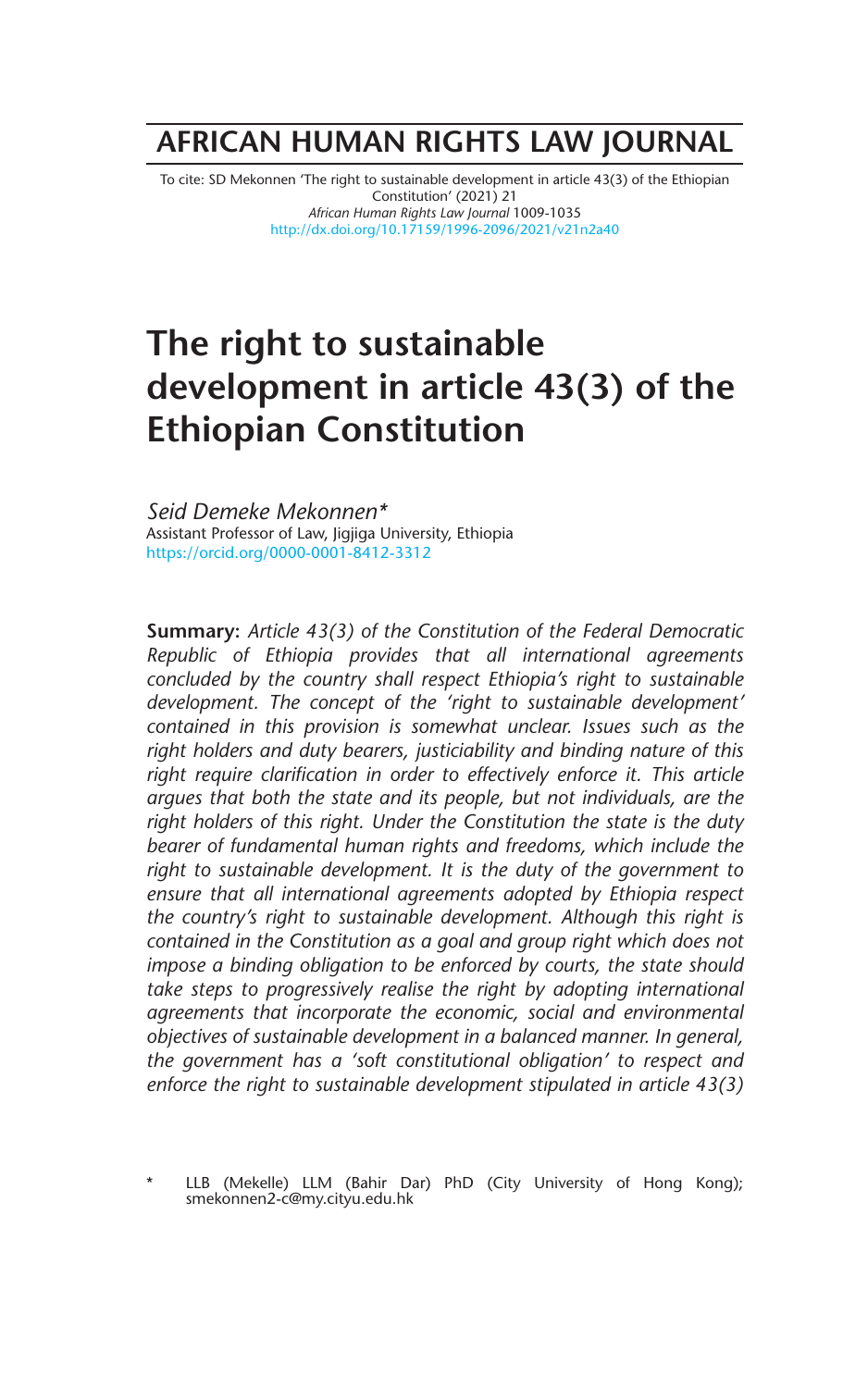*in order to protect development-related national interests, ensure legal certainty and consistency, and avoid indirect foreign interference which may occur under the disguise of international agreements and cooperation.*

**Key words:** *Federal Republic of Ethiopian Constitution; group rights; justiciability; right holders and duty bearers; right to sustainable development*

## **1 Introduction**

The main objective of this article is to examine the concept of 'the right to sustainable development' contained in article  $43(3)$  of the Constitution of the Federal Democratic Republic of Ethiopia (FDRE Constitution) as the term requires some clarification for effective implementation, and the issue of sustainability is becoming increasingly important for Ethiopia and today's world at large.

The FDRE Constitution has addressed the issue of sustainable development in many respects and requires the government to formulate policies that enable the country to take into account economic, social and environmental concerns when embarking upon any developmental projects. Article 43(1) of the Constitution stipulates that 'the People of Ethiopia as a whole … have the right to improved living standards and to sustainable development'. It further stipulates in article 43(3), which is the focus of this work, that all international agreements concluded by the country shall respect and ensure Ethiopia's right to sustainable development. Elias argues that one can question the constitutionality of a given international agreement if it does not protect and ensure Ethiopia's right to sustainable development.<sup>1</sup>

The right to sustainable development is contained in the Constitution as a sub-set or one element of the right to development. Like the right to development, the right to sustainable development is guaranteed in the Constitution as a fundamental right, particularly as a democratic right. One can understand this by looking at the content and categorisation of human rights provisions of the Constitution, which places the right to sustainable development under chapter three. This right is a group right and like the right

<sup>1</sup> E Nour 'The investment promotion and environment protection balance in Ethiopia's floriculture: The legal regime and global value chain' PhD thesis, University of Warwick, 2012 101.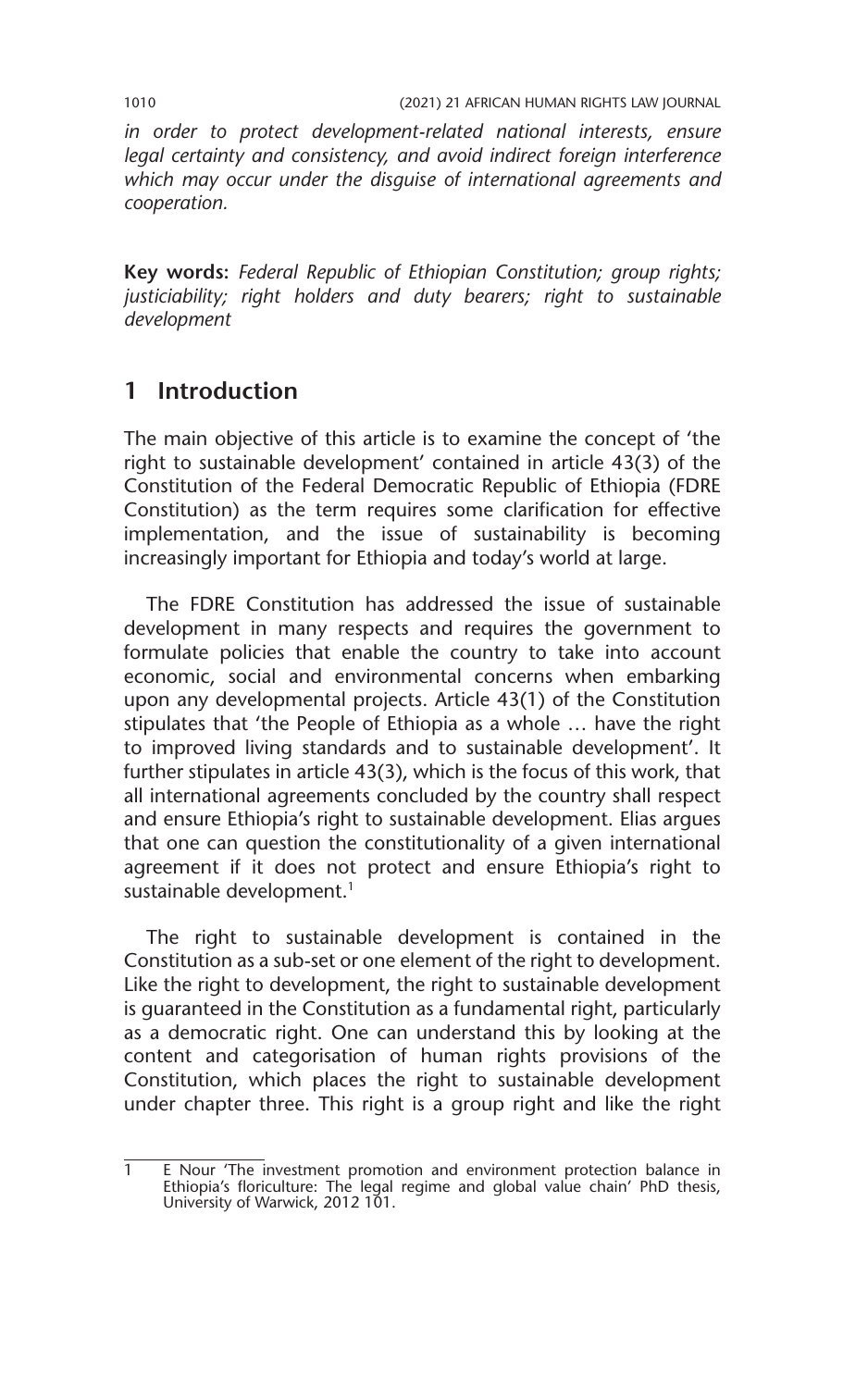to development and economic, social and cultural rights, the state is required to progressively realise the right, taking into account its resource capacity or level of development since it is not fully integrated into current international law.

One may wonder what the similarities and differences are between the right to development and the right to sustainable development. Their differences may be articulated in two major areas. First, the scope of the right to development is limited to actual individuals and peoples, while the right to sustainable development includes both current and future generations. Second, the right to development mainly comprises economic, social, cultural and political aspects of development, whereas the right to sustainable development concerns on the integration of environmental concern into development.<sup>2</sup>

Unlike the wealth of literature dealing with the right to development and the general concept of sustainable development, published works focusing on the right to sustainable development are scant. This work attempts to add an original voice by critically discussing and analysing the concept of the right to sustainable development.

Overall, this article examines whether the right to sustainable development is a binding and justiciable right, and an individual or group right. It is also worth examining whether the concept of sustainable development contained in the Ethiopian Constitution is similar to the international: Does it reflect the economic, social and environmental pillars in a balanced way?

The article comprises three main parts. Part 1 discusses the conceptual and legal frameworks of the right to development, which is an important term that gives a background concept for the right to sustainable development. Part 2 discusses the concept and components of sustainable development contained in the FDRE Constitution. The third part critically analysis the conception of the right to sustainable development focusing on issues such as the nature and type, duty bearers and right holders, and justiciability of this right. Finally, the article ends with concluding remarks.

2 J Gupta & K Arts 'Achieving the 1.5°C objective: Just implementation through a right to (sustainable) development approach' (2018) 18 *International Environmental Agreements: Politics, Law and Economics* 19.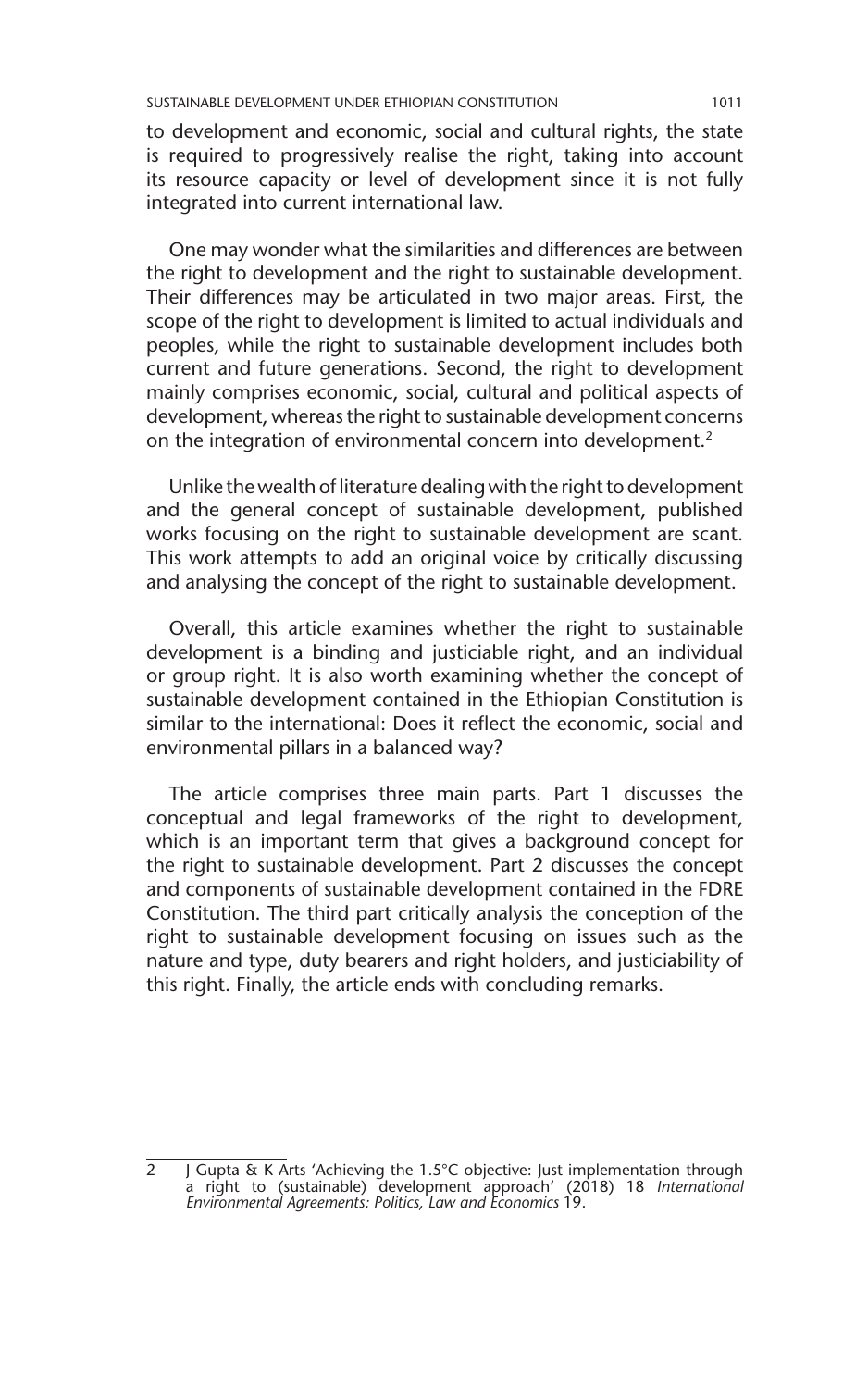## **2 Conceptual and legal frameworks of the right to development**

It is imperative to start the discussion of the article with the right to development as it gives some background points on the right to sustainable development.

Internationally there is disagreement on the definition, content and legal status of the right to development, especially after the adoption of the United Nations (UN) Declaration on the Right to Development (DRD) in 1986. However, this does not mean that its concept was first introduced during this time or in the DRD. M'baye, a Senegalese jurist, was the first person to introduce the right to development in 1972.<sup>3</sup> He asserts that '[t]o comprehend true development, the idea of a real improvement in living standards must be taken into account; it is not a longer life for every person that matters but a better life'.<sup>4</sup> He also attempts to illustrate that the right to development is a universal right.<sup>5</sup>

There are different definitions of the 'right to development' given by different commentators and scholars. Nonetheless, the definition provided in DRD is the well-known and commonly cited one. The Declaration provides in article 1 that '[t]he right to development is an inalienable human right by virtue of which every human person and all people are entitled to participate in and contribute to and enjoy economic and political development in which all human rights and fundamental freedoms can be fully materialised'.6

Three main principles may be derived from this definition as articulated by Sengupta, the former UN Independent Expert on the Right to Development. These are that (i) the right to development is a fundamental human right; (ii) there is a specific process of economic, social, cultural and political development that is favourable to the recognition of human rights; and (iii) everyone is entitled to participate, contribute and enjoy the specific process of development.7

 $\overline{3}$  J Donnelly 'In search of the unicorn: The jurisprudence and politics of the right to development' (1985) 15 *California Western International Law Journal* 474.

<sup>4</sup> M Belachew 'The politics underpinning the non-realisation of the right to development' (2011) 5 *Mizan Law Review* 252.

<sup>5</sup> Donnelly (n 3).<br>6 Art 1 UN Decla<br>7 A Sengunta 'Or 6 Art 1 UN Declaration on the Right to Development (DRD).

<sup>7</sup> A Sengupta 'On the theory and practice of the right to development' (2002) 24 *Human Rights Quarterly* 846.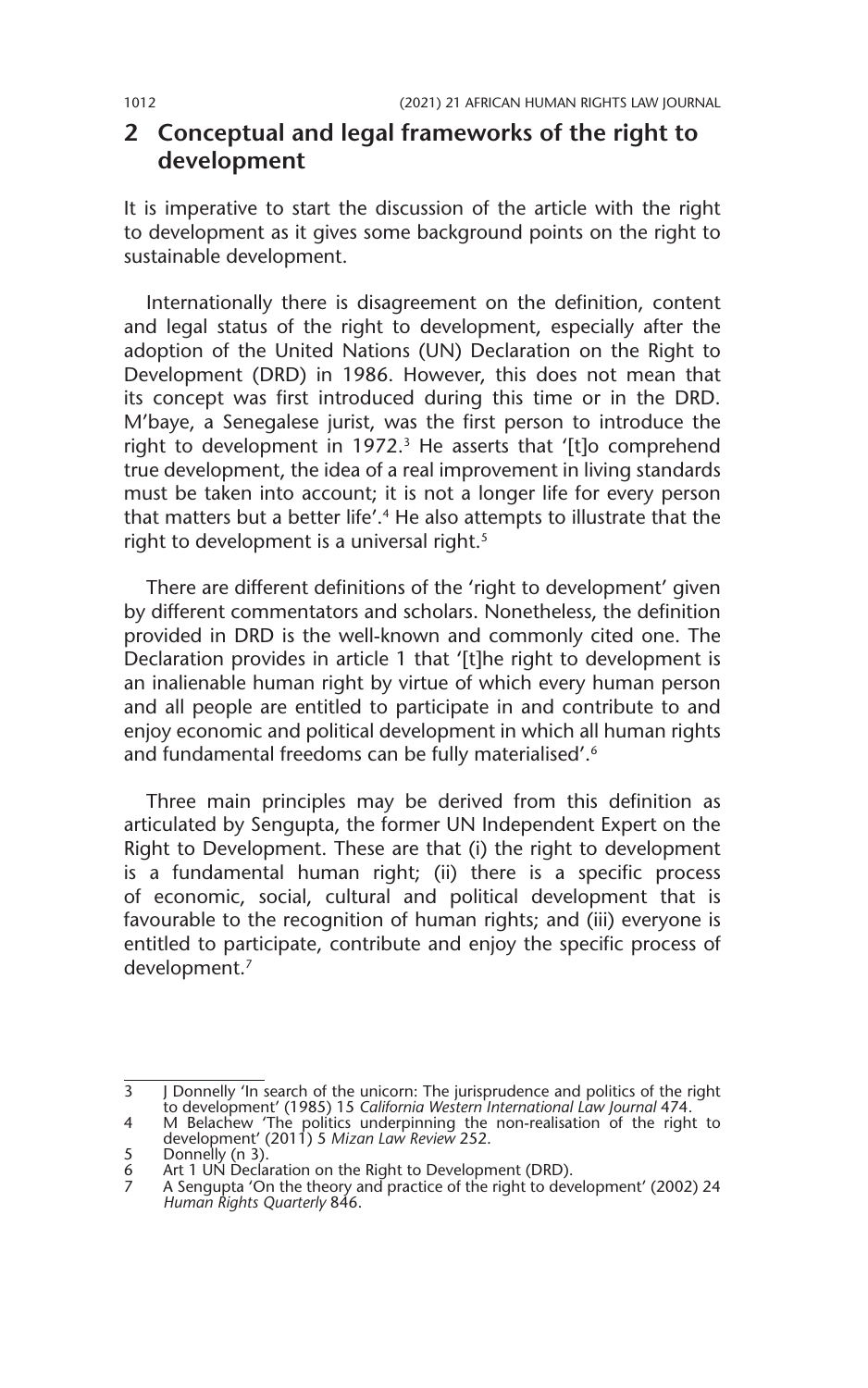Since the adoption of the DRD, the right to development has been arousing legal and political controversies. Generally, it is criticised for being vague, contradictory, ideological and overambitious.<sup>8</sup> Bedjaoui argues that the right to development is 'the alpha and omega of human rights, the first and the last human right, the beginning and the end, the means and the goal of human rights; in short, it is the core right from which all the others stem'.<sup>9</sup> Marks, on the other hand, argues that the right to development contained in the DRD is not based on the well-known theories of justice, but is rather framed through political negotiation.10

Despite its controversial status, the right to development has been incorporated in different multilateral and regional instruments, especially since the adoption of the Vienna Declaration and Programme of Action, which describes the right to development as an essential component of fundamental human rights.11 The first agreement was reached between states on the concept of the right to development at the Vienna World Conference on Human Rights in 1993 which led to the adoption of the Vienna Declaration and Programme of Action.<sup>12</sup>

Even if it is contained in several multilateral and regional instruments, the right to development is binding only according to the African Charter on Human and Peoples' Rights (African Charter)<sup>13</sup> and the Arab Charter on Human Rights.<sup>14</sup> Its legal status is either controversial or clearly provided as a non-binding right in the other multilateral and regional agreements. The African Charter in article 22(2) imposes a duty on state parties to ensure the enjoyment of the right to development individually or collectively.<sup>15</sup> Here, a question arises as to how the right to development is enforced or violated. The African Charter contains no specific provision in this regard but, in general, state parties have the duty to realise the rights provided for in the Charter.<sup>16</sup> As far as the right to development is concerned, the African Commission on Human and Peoples' Rights (African Commission) has specified how the right may be violated. The

<sup>8</sup> J Kuosmanen 'Repackaging human rights: On the justification and the function of the right to development' (2015) 11 *Journal of Global Ethics* 303.

<sup>9</sup> M Bedjaoui 'The right to development' in M Bedjaoui (ed) *International law: Achievements and prospects*' (1991) 1177.

<sup>10</sup> S Marks 'Obligations to implement the right to development' in B Andreassen & S Marks (eds) *Development as human right* (2006) 62.

<sup>11</sup> Vienna Declaration and Programme of Action (1993) (VDPA) para 10.

<sup>12</sup> As above. 13 A Kwame 'The justiciability of the right to development in Ghana: Mirage or possibility' (2016) 1 *Strathmore Law Review* 86.

<sup>14</sup> Art 37 Arab Charter on Human Rights.

<sup>15</sup> Art 22(2) African Charter.

<sup>16</sup> Art 1 African Charter.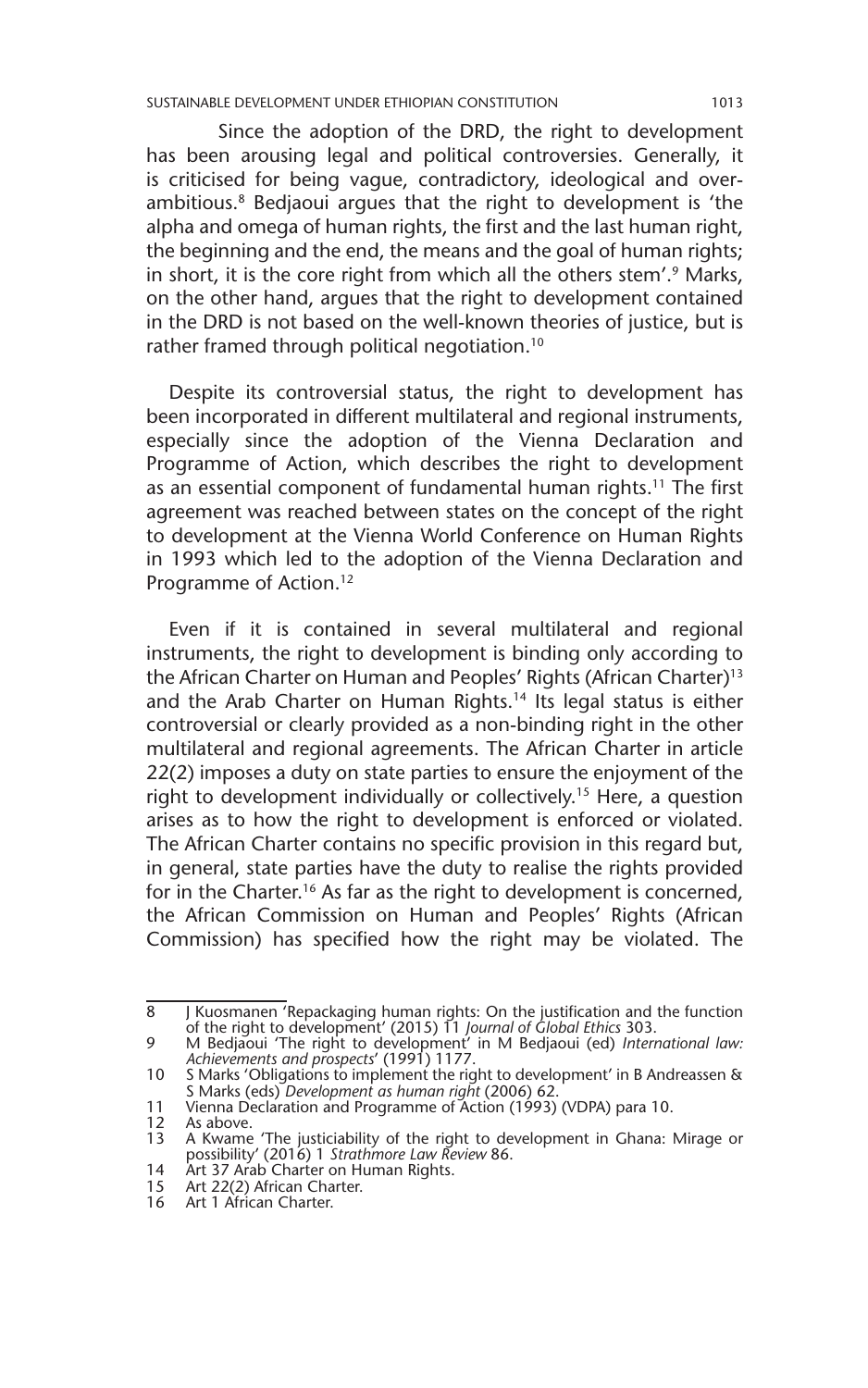African Commission in the *Endorois* case expressed the view that the 'right to development is violated when the development in question decreases the well-being of the community'.17 This mainly concerns developmental projects that may affect the local community.

Moreover, the right to development is also explicitly or implicitly contained in the Rio Declaration, the Universal Declaration of Human Rights (Universal Declaration), the International Covenant on Economic, Social and Cultural Rights (ICESCR), the Monterrey Consensus, the World Summit Outcome Document, the Declaration on the Rights of Indigenous Peoples, and the Arab Charter on Human Rights.<sup>18</sup> For example, the Rio Declaration provides that the right to development should be achieved in order to fairly meet the interests of current and future generations.19

Different international initiatives also adopted a rights-based approach to development. For example, the 2030 Agenda for Sustainable Development reaffirms the DRD and states that '[t]he new Agenda recognises the need to build peaceful, just and inclusive societies that provide equal access to justice and that are based on respect for human rights (including the right to development)'.<sup>20</sup> The incorporation of the right to development in the 2030 Agenda has re-activated the discussion on the right and its importance with regard to the new Sustainable Development Goals (SDGs).<sup>21</sup>

At the national level there is a provision dealing with the right to development in the FDRE Constitution, but the right is defined in neither the Constitution nor in any other domestic laws. It is guaranteed in the Constitution as a fundamental democratic right similar to the right of thought, opinion and expression, freedom of movement, the right to property, the right to labour, freedom of association and economic, social and cultural rights.

Under the heading 'The Right to Development' article 43 of the FDRE Constitution provides:<sup>22</sup>

<sup>17</sup> *Centre for Minority Rights Development & Others v Kenya* (2009) AHRLR 75 (ACHPR 2009) para 294 (*Endorois* case).

<sup>18</sup> UN Human Rights Office of the High Commission 'The right to development at a glance', http://www.un.org/en/events/righttodevelopment/pdf/rtd\_at\_a\_ glance.pdf (accessed 5 October 2018).

<sup>19</sup> Rio Declaration on Environment and Development (Rio Declaration) Principle 3.

<sup>20</sup> UN General Assembly 'Transforming our world: The 2030 Agenda for Sustainable Development' (2015) para 35.

<sup>21</sup> Kuosmanen (n 8).

<sup>22</sup> The Constitution of Federal Democratic Republic of Ethiopia, 1995 (as set out in art 43 of *Federal Negarit Gazeta*, Extraordinary issue, Proc 1, 1st year, No 1 9 (FDRE Constitution).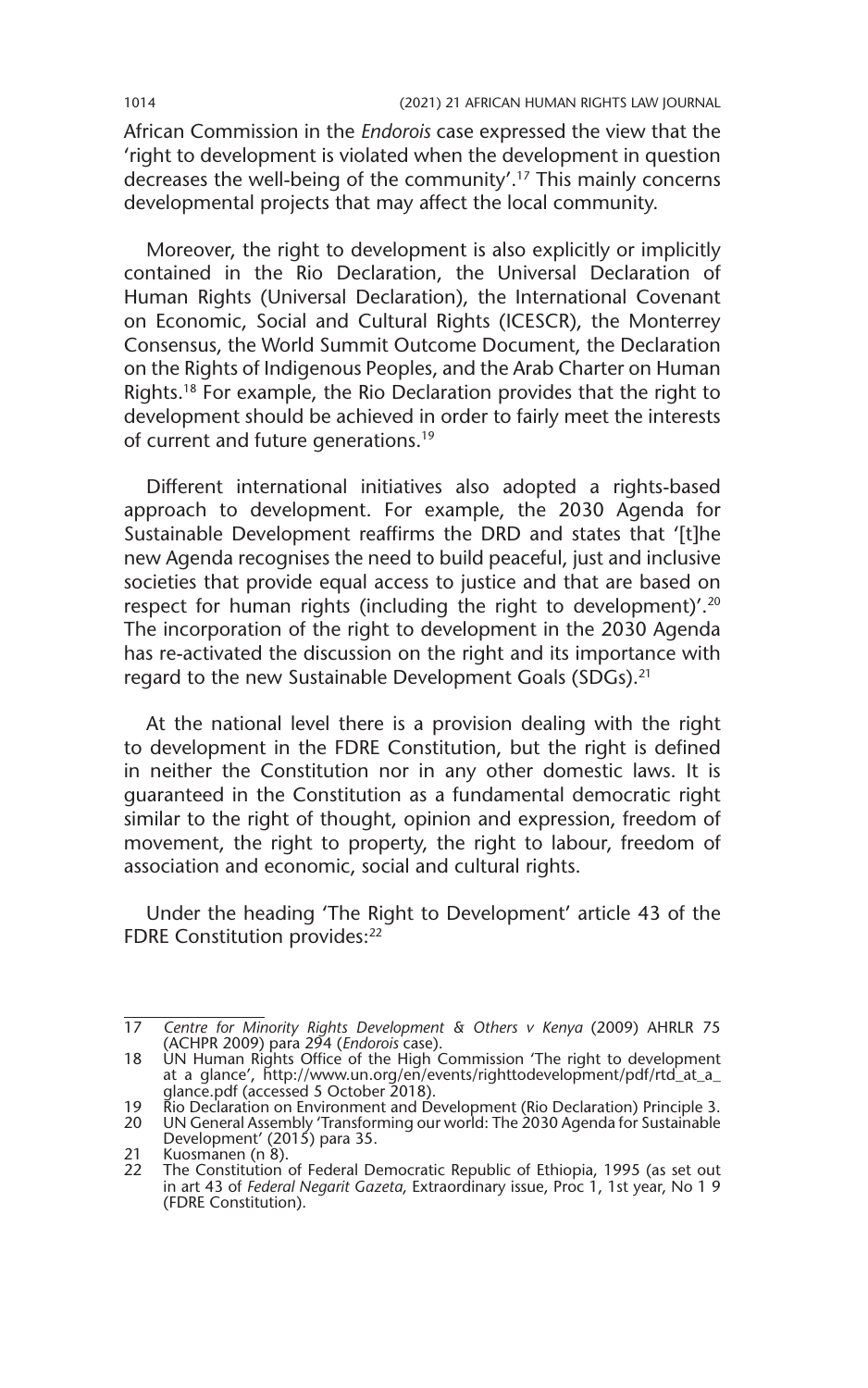- (1) The Peoples of Ethiopia as a whole, and each nation, nationality and people in Ethiopia, in particular, have the right to improved living standards and to sustainable development.
- (2) Nationals have the right to participate in national development and, in particular, to be consulted with respect to policies and projects affecting their community.
- (3) All international agreements and relations concluded, established or conducted by the state shall ensure respect for Ethiopia's right to sustainable development.
- (4) The basic aim of development activities shall be to enhance the capacity of citizens for development and to meet their basic needs.

Four main elements may be derived from this provision to precisely articulate the concept of the right to development under the Constitution. These are (i) the right to improved living standards; (ii) the right to sustainable development; (iii) the right to participate in the national development decision making; and (iv) that development should boost the capacity of citizens and meet their basic needs. As will be discussed in detail in the next parts, the central issue of this work is derived from the second element or sub-article (3) of the above provision.

The scope of the right to development in the Constitution seems to be broad. It covers different issues that may be difficult to implement altogether to ultimately realise the right in its full sense.<sup>23</sup> To solve this potential difficulty, especially in order to determine whether or not the right has been violated, it is suggested that its scope should be construed narrowly during implementation by interpreting it in light of the African Commission's decision in *Endorois*. This kind of reference to international instruments has a constitutional base as stated in article 13(2) of the FDRE Constitution. This provision stipulates that the fundamental rights and freedoms mentioned in chapter three, which includes article 43, shall be interpreted in a way that conforms to the principles of the international human rights and other instruments adopted by Ethiopia.<sup>24</sup> Arriving at the issue at hand, the African Commission expressed the view that the right to development is violated 'when the development in question decreases the well-being of the community'.25 The Commission further stated that the failure to ensure a reasonable share from development projects also constitutes a violation of the right to

<sup>23</sup> Z Woldemichael 'The right to development under the Constitution of the Federal Democratic Republic of Ethiopia: Some reflections' (2015) 4 *PROLAW Student Journal of Rule of Law for Development* 9.

<sup>24</sup> Art 13(2) FDRE Constitution.

<sup>25</sup> *Endorois* case (n 17) para 294.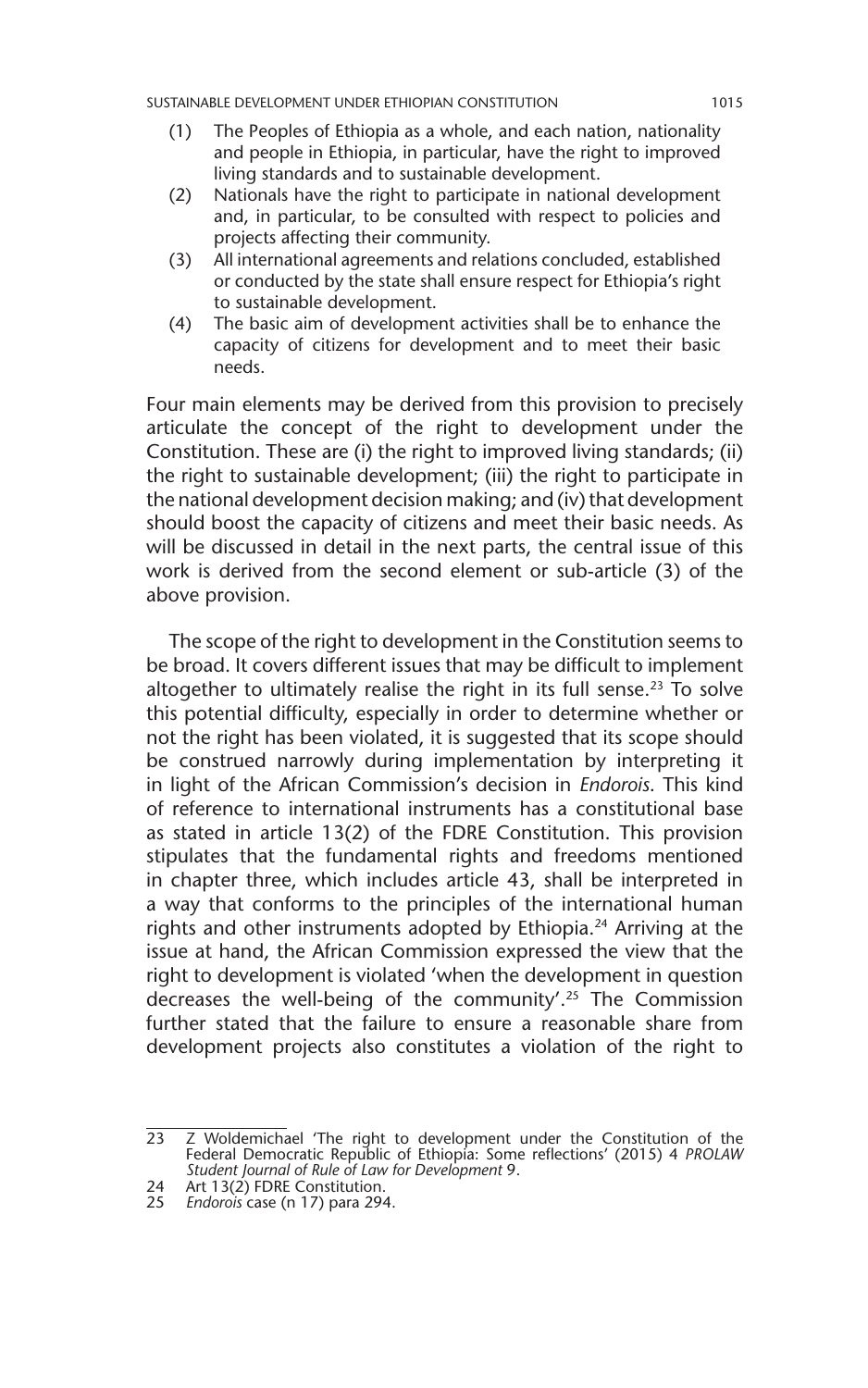development.26 For example, the living standard or well-being of the local community may be diminished after they have been displaced for the purpose of investment projects without or with insufficient compensation. In this example, based on the African Commission's interpretation, the Ethiopian government has violated its duty to respect or protect the right to development because of its action or inaction in the investment project concerned. Elias asserts that '[t]he right to development enshrined in the Ethiopian Constitution thus envisages not only "*Bills of Rights*" but also "*Bills of Responsibilities*" of individuals, investment projects, neighbourhoods, communities and the state'.27

Despite its potential difficulty for implementation due to its broadness, the incorporation of the right to development at a constitutional level has a significant value for Ethiopian people as development is a significant issue that needs to be guaranteed by law in a manner that obliges the government to respect, protect and fulfil it. The Constitution should be appreciated and may be considered an advanced document with respect to this specific issue. One reason for the domestication of the right to development might be to ease the enforcement of such a right provided for in the African Charter, which is a binding treaty that requires states to enforce the provisions of the Charter through all available means including legislative measures.<sup>28</sup>

## **3 General concept of sustainable development under the FDRE Constitution**

At the international level, sustainable development is defined as 'development that meets the needs of the present without compromising the ability of future generations to meet their own needs'.29 The concept of sustainable development should contain and balance the economic, social, and environmental objectives – known as the three pillars of sustainable development.<sup>30</sup> In general, the integration and interdependence of those three pillars are considered a standard of sustainable development. This means that sustainable development cannot exist if one of these pillars is

<sup>26</sup> *Endorois* case (n 17) para 224.

<sup>27</sup> Nour (n 1) 99.

<sup>28</sup> Art 1 African Charter.

<sup>29</sup> UN 'Report of the World Commission on Environment and Development: Our Common Future' (UN Doc A/42/427 1987).

<sup>30</sup> Johannesburg Declaration on Sustainable Development 'Report of the World Summit on Sustainable Development' Johannesburg, South Africa, 2002; N Schrijver *The evolution of sustainable development in international law: Inception, meaning, and status* (2008) 120-131.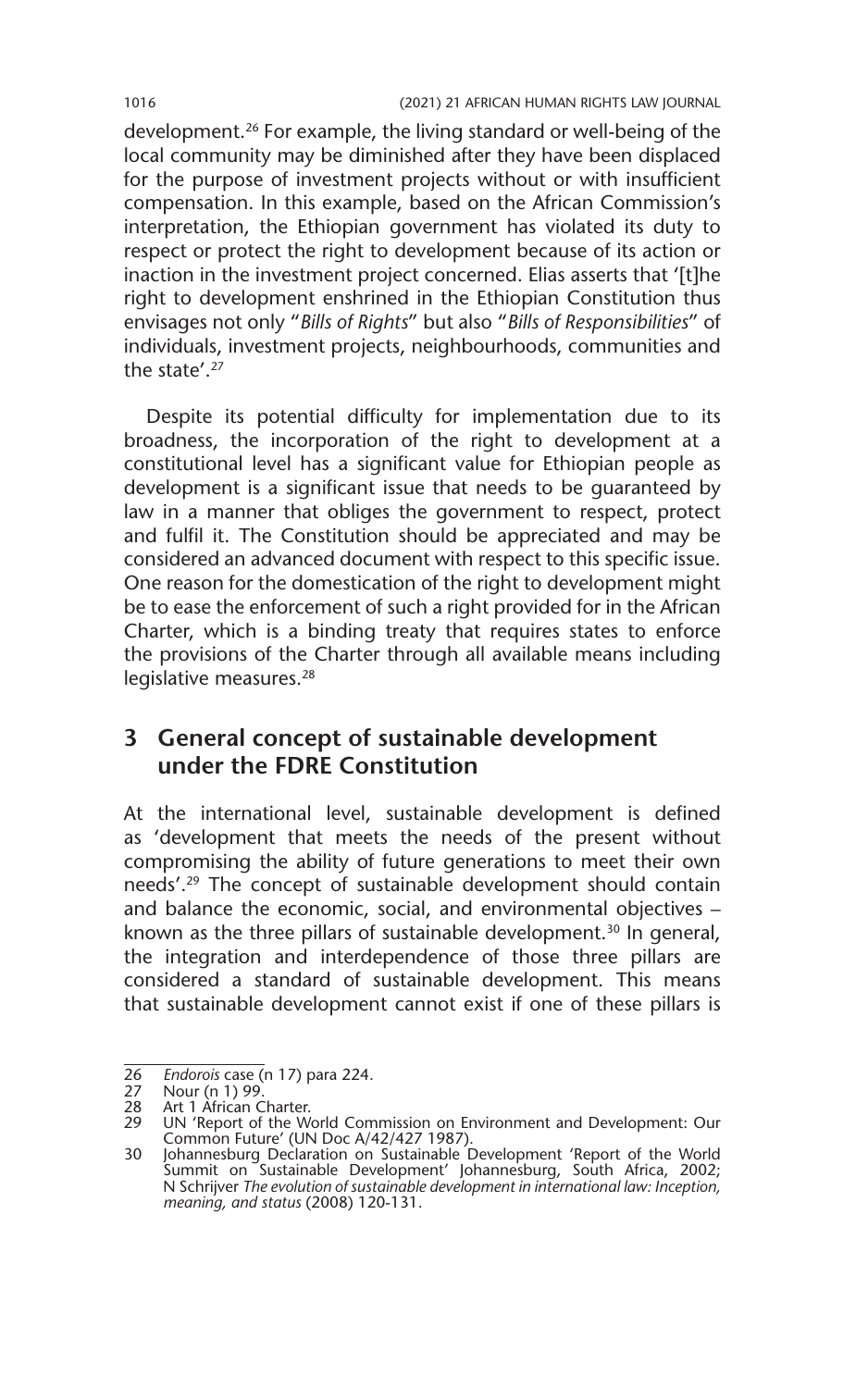missing.31 From recent international instruments, the 2030 Agenda for Sustainable Development 'has a rhetorical commitment to "sustainable development" (mentioning it 85 times)'.32 The SDGs are agreed upon by all governments and cover the three pillars of sustainable development in a balanced manner.<sup>33</sup>

As one element of the right to development, the concept of sustainable development is explicitly enshrined in the FDRE Constitution in two places. The first is in article 43(1) which provides that '[t]he People of Ethiopia as a whole, and each Nation, Nationality, and People in Ethiopia, in particular, have the right to improved living standards and to sustainable development'.34 The second is in article 43(3) which provides that all international agreements adopted by the country shall respect and ensure Ethiopia's right to sustainable development.

There are different arguments relating to the concept of sustainable development in the Constitution and its importance for Ethiopia. Belay supports the incorporation of the concept of sustainable development in the Constitution asserting that 'sustainable development is valid to keep our development pass to the next generation. It seems imperative for Ethiopia's development in general.'35 Minasse, on the other hand, argues that the incorporation of sustainable development in the Constitution does not comply with Ethiopia's demand for economic development.<sup>36</sup>

With regard to the components of sustainable development, Abdi argues that the concept of sustainable development contained in the Constitution comprises environmental protection, economic and social development pillars, mentioning these in separate provisions.<sup>37</sup> Tsegai, on the other hand, argues that sustainable development incorporated in the Constitution primarily focuses on equitable economic development.<sup>38</sup>

33 Transforming our World (n 20) 1.

<sup>31</sup> H Cabezas et al 'Sustainable systems theory: Ecological and other aspects' (2005) 13 *Journal of Cleaner Production* 456; R Emas 'The concept of sustainable development: Definition and defining principles' Global Sustainable Development Report 2015.

<sup>32</sup> J Gupta & C Vegelin 'Sustainable development goals and inclusive development' (2016) 16 *International Environmental Agreements* 440.

<sup>34</sup> Art 43(1) FDRE Constitution.

<sup>35</sup> G Belay 'Critical analysis of the applicability of the right to development in the Ethiopian context' LLM dissertation, Addis Ababa University, 2009 38.

<sup>36</sup> M Haile 'The new Ethiopian Constitution: Its impact upon unity human rights and development' (1996) 20 *Suffolk Traditional Law Review* 70. 37 J Abdi 'The right to development in Ethiopia', https://www.academia.

edu/9359320/The\_Right\_to\_Development\_in\_Ethiopia (accessed 22 July 2018).

<sup>38</sup> B Tsegai 'Interrogating the economy-first paradigm in "sustainable development": Towards integrating development with the ecosystem in Ethiopia' (2017) 11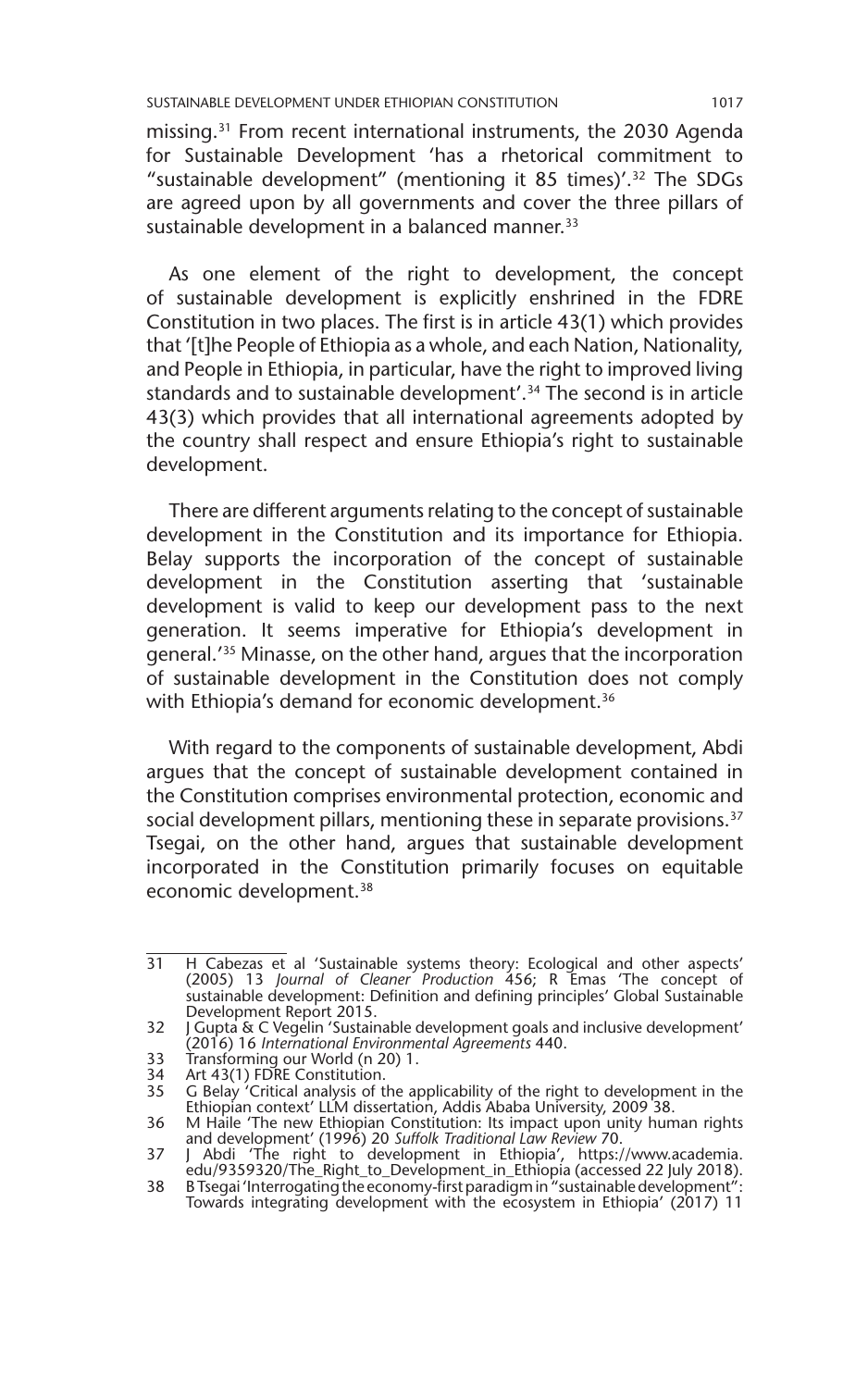The incorporation of the concept of sustainable development in the Constitution is a significant contribution towards ensuring inclusive development in Ethiopia. Ensuring sustainable development is one of Ethiopia's national interests and is a matter of survival as the country is frequently affected by drought and famine due to climate change. Therefore, any developmental project needs to be environmentally sustainable. Moreover, the incorporation is important to invoke a constitutional duty of ensuring sustainable development when negotiating international agreements that may affect Ethiopia's interests related to sustainable development. It is also part of the country's international obligations as it has adopted multilateral and regional agreements that require states to ensure sustainable development by integrating it into their national development policies.

As far as the components of sustainable development are concerned I support the argument of Abdi. I argue that the Constitution implicitly recognises the need for balancing the three pillars of sustainable development by mentioning them separately in deferent provisions. I shall demonstrate how the Constitution implemented this.

## **3.1 Economic development**

A close reading of article 43 reveals that economic growth should comply with sustainable development: The main aim of developmental projects must be to boost the development capacity of citizens and to satisfy their basic needs.39 Besides, article 89(2) of the Constitution requires the government 'to ensure that all Ethiopians get equal opportunity to improve their economic conditions and to promote equitable distribution of wealth among them'.40 Similarly, the Constitution under article 89(4) requires the government to accord special assistance to the most disadvantaged section of society in economic development.<sup>41</sup> Those provisions indicate the need for creating economically sustainable development by adopting different mechanisms that enable the country to realise equitable economic development. One way of realising this goal is by designing and implementing developmental projects that do not create income inequality between different parts of the country or different sections of society.

*Mizan Law Review* 79.

<sup>39</sup> Art 43(4) FDRE Constitution.

<sup>40</sup> Art 89(2) FDRE Constitution.

<sup>41</sup> Art 89(4) FDRE Constitution.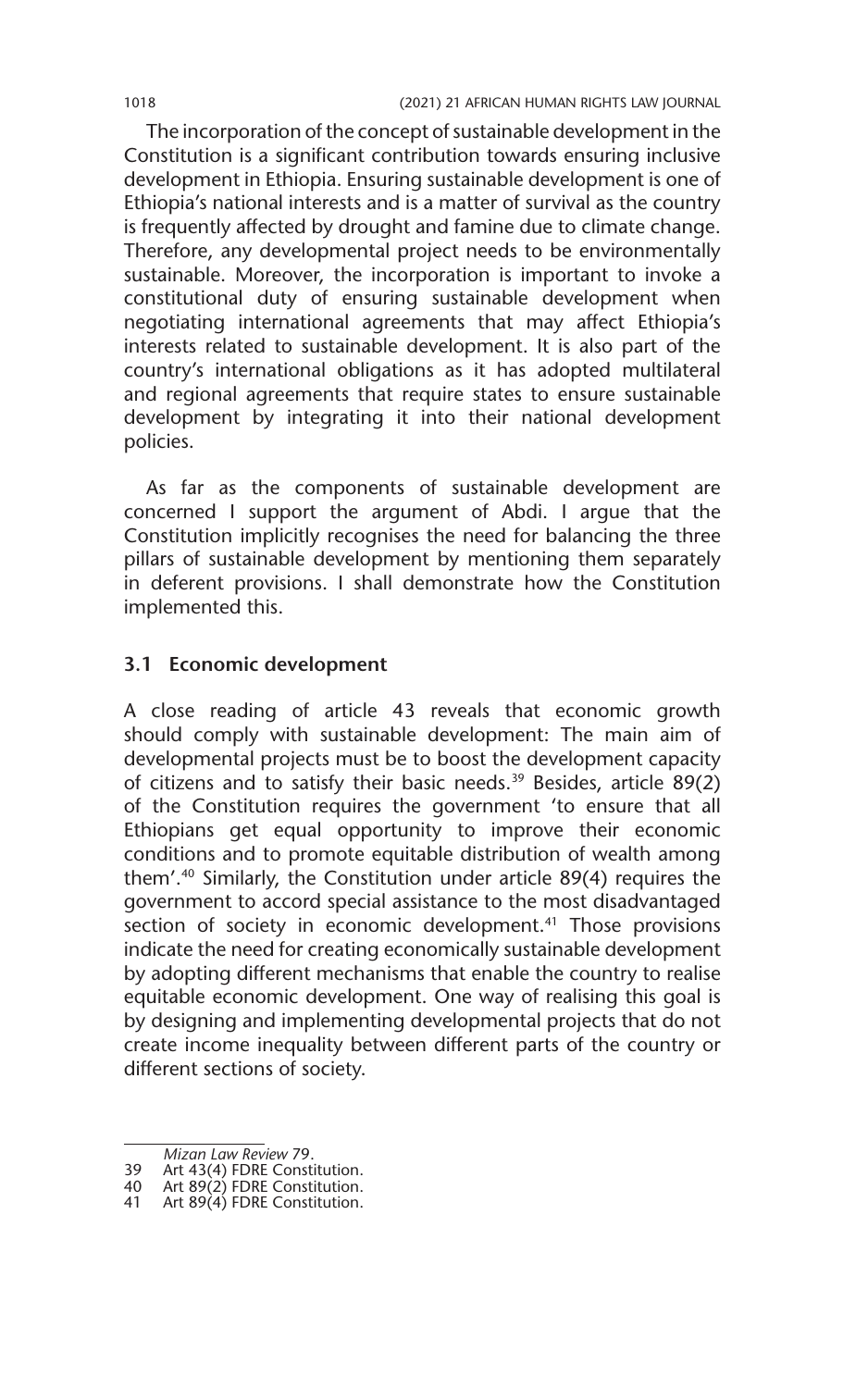#### **3.2 Social development**

The Constitution stipulates the obligation of the state to apportion the necessary resources to access social services.42 Articles 42 and 89(8) of the Constitution stipulate the duty to implement and respect labour rights and standards and create a healthy and safe environment.<sup>43</sup> Internationally-recognised human rights are enshrined under chapter three of the Constitution, and the government is obliged to respect and enforce those rights.<sup>44</sup> Besides, article 89(7) requires the government to ensure the equal participation of women with men in all social development activities.<sup>45</sup> These provisions address some essential elements of social development (human rights, labour, health and safety standards and gender equality). These provisions are crucial to create socially-sustainable developmental projects. This is so because the introducers of developmental projects have a constitutional obligation to comply with the relevant standards, such as human rights, labour, health and safety, in their operations. Therefore, I argue that the Constitution has also stressed the need for ensuring socially-sustainable development.

## **3.3 Environmental protection**

Article 44(1) of the Constitution guarantees the right to a clean and healthy environment for all people.<sup>46</sup> The Constitution further provides in article 92(2) that the design and implementation of development programmes and projects in the country should not damage or destroy the environment. As Damtie and Bayou assert, this provision of the Constitution is enshrined to indicate the need for conducting environmental impact assessments during the implementation of developmental projects.47 Article 92(3) of the Constitution also provides that '[p]eople have the right to full consultation and to the expression of views in the planning and implementation of environmental policies and projects that affect them directly'. It can be construed from those provisions that in addition to guaranteeing environmental rights, the Constitution has stressed the need for protecting the environment and the livelihood of the community when implementing developmental projects. The 1997 environmental policy of Ethiopia states that '[e]

<sup>42</sup> Art 41(4) FDRE Constitution.

<sup>43</sup> Arts  $42 \times 89(8)$  FDRE Constitution.<br>44 Art 13(1) FDRE Constitution.

<sup>44</sup> Art 13(1) FDRE Constitution. 45 Art 89(7) FDRE Constitution.

<sup>46</sup> Art 44(1) FDRE Constitution.<br>47 M Damtie & M Bayou 'O

<sup>47</sup> M Damtie & M Bayou 'Overview of environmental impact assessment in Ethiopia' January 2008, https://chilot.files.wordpress.com/2011/01/overviewof-eia-book-html.pdf (accessed 2 December 2017).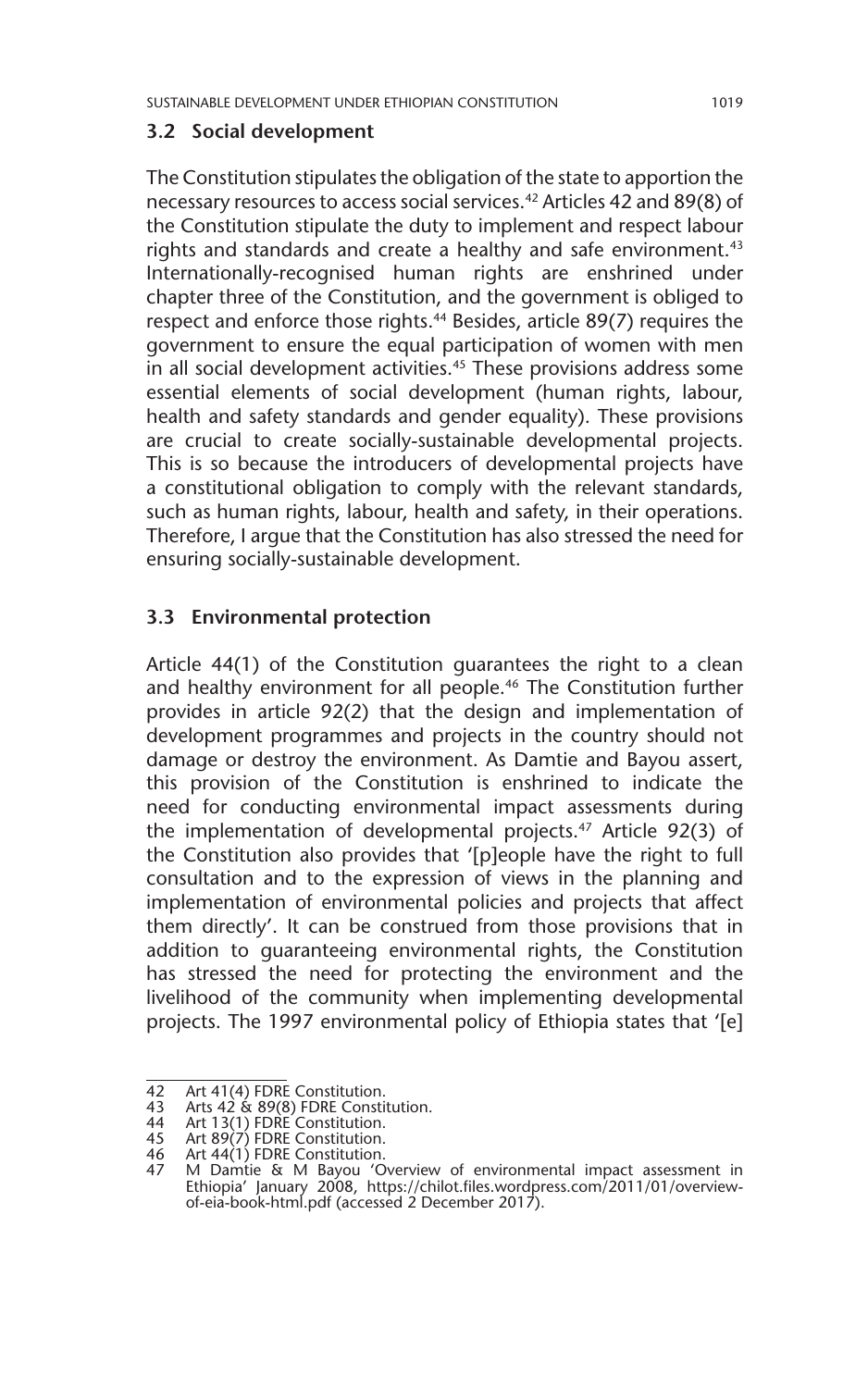nvironmental sustainability is recognised in the Constitution and in the national economic policy and strategy as a critical prerequisite for lasting success'.48 Therefore, the cumulative reading of those provisions reveals how environmentally-sustainable development is also given a place in the Constitution in the same way as the other two pillars. The above provisions require the need for taking into account environmental concerns while designing and implementing socio-economic developmental policies and projects. This commits or enables the government to integrate environmental matters into the other two pillars when making development-related decisions.

Generally, the Constitution has addressed the three pillars of sustainable development in a manner that indicates that all three pillars are equally crucial for Ethiopian people. One may ask how the provisions that deal separately with each pillar relate to the concept of sustainable development contained in article 43. I argue that the Constitution intended to ensure sustainable development in the country in two ways: first, by explicitly mentioning the term 'sustainable development' in article 43 to afford it constitutional recognition; second, by incorporating other provisions that address the relevant elements or pillars of sustainable development that give colour to article 43 and simplify its implementation. It is difficult to conclude that the constitutional concept of sustainable development is the balance of the three pillars by merely analysing article 43. The overall contents of the Constitution should be analysed to reach this conclusion. Based on this approach, I argue that the Constitution implicitly provides the need for balancing economic, social and environmental matters while designing and implementing developmental policies and projects.

## **4 The concept of the right to sustainable development**

This part discusses the origin, nature, type and legal status of the right to sustainable development.

At the international level, different agreements, reports and commentaries provide explicit or implicit content to the notion of the right to sustainable development. The right emerged in the United Nations Framework Convention on Climate Change (UNFCCC) in 1992.<sup>49</sup> Article 3(4) of the Convention provides:<sup>50</sup>

<sup>48</sup> The Environmental Policy of Ethiopia (1997) para 1.4.

<sup>49</sup> Gupta & Arts (n 2) 19.

<sup>50</sup> United Nations Framework Convention on Climate Change (UNFCCC) art 3(4).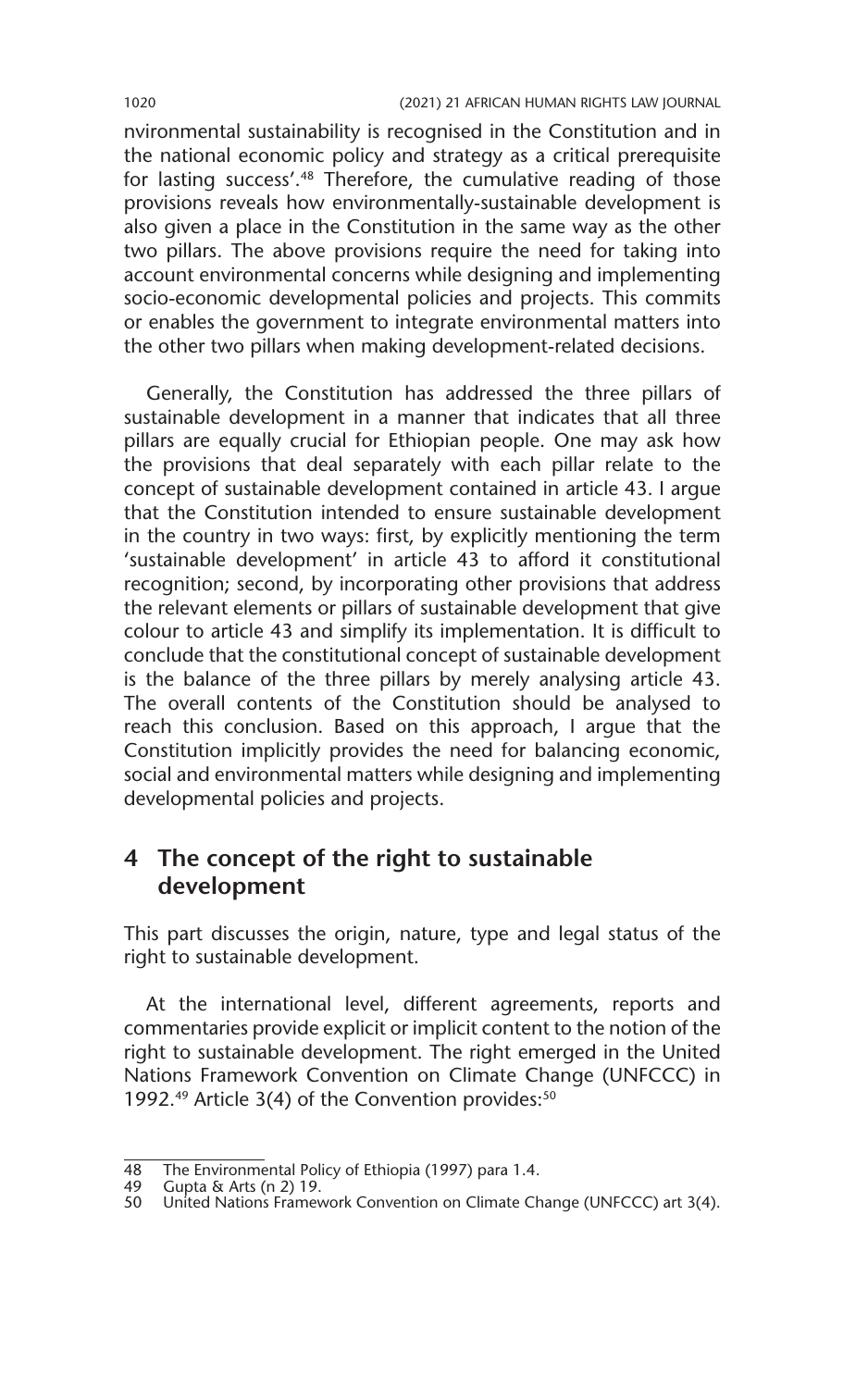#### SUSTAINABLE DEVELOPMENT UNDER ETHIOPIAN CONSTITUTION 1021

The Parties have a right to, and should, promote sustainable development. Policies and measures to protect the climate system against human-induced change should be appropriate for the specific conditions of each Party and should be integrated with national development programmes, taking into account that economic development is essential for adopting measures to address climate change.

According to this provision, the member states have the right and duty to promote sustainable development. It may be construed that the provision calls for integrating social, economic and environmental matters into the development process in such a way that balances the interests of present and future generations. Moreover, UNFCCC in its Preamble affirms that 'responses to climate change should be … taking into full account the legitimate priority needs of developing countries for the achievement of sustained economic growth and the eradication of poverty'.51

Referring to UNFCCC, Moellendorf gives examples to show how the right to sustainable development works in the context of developing countries. He asserts that respect for the right to sustainable development entails ensuring that developing counties are permitted emission allotments adequate to attain development within a plan of global emission reductions which is two degrees Celsius as agreed in the Copenhagen Accord.<sup>52</sup> He further asserts that to respect the right to sustainable development, an international treaty should require developed nations to make substantial capital investments in clean technology in developing nations.<sup>53</sup> This example works in the context of investment agreements. To ensure respect for the right to sustainable development, a treaty provision may allow developing countries to emit allotments sufficient to attain development and require developed countries to use sound technology that enables them to reduce emission as per the global standards of sustainability. A provision may also be incorporated in investment agreements to require developed countries to transfer intellectual property rights to cleaner technology to developing countries. Thus, the right to sustainable development not only is a negative duty to allow developing countries to attain development, but also includes a positive duty to provide resources helpful to achieve the required development.<sup>54</sup>

<sup>51</sup> United Nations Framework Convention (n 50) Preamble.<br>52 D Moellendorf 'A right to sustainable development' (201

<sup>52</sup> D Moellendorf 'A right to sustainable development' (2011) 94 *The Monist* 437.

<sup>53</sup> Moellendorf (n 52) 439-440.

<sup>54</sup> As above.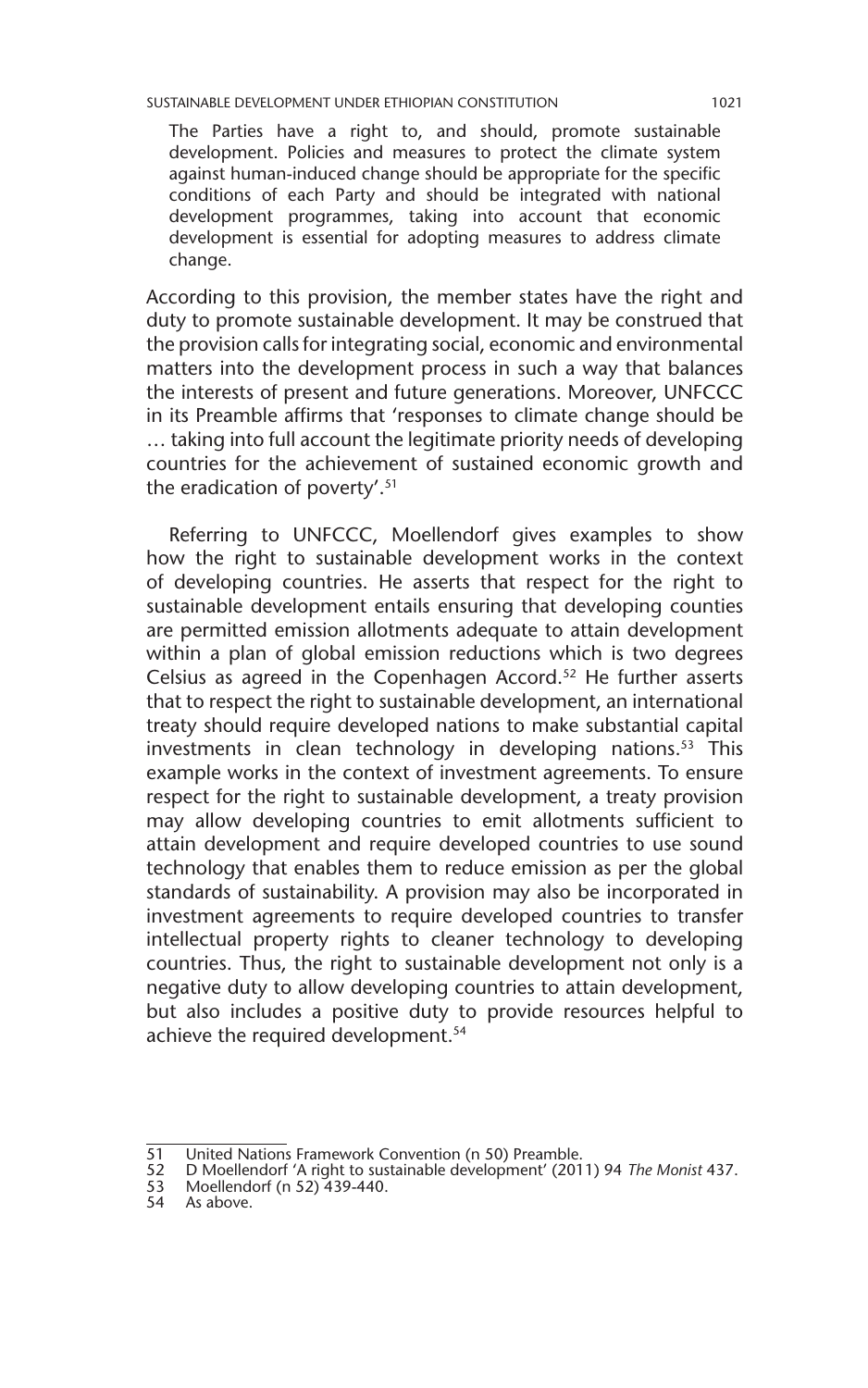The African Charter also implicitly guarantees the right to sustainable development as can be understood from the cumulative reading of articles 22(1) and 24. Article 22(1) provides that '[a]ll peoples shall have the right to their economic, social and cultural development'.55 Article 24 provides that '[a]ll peoples shall have the right to a general satisfactory environment favourable to their development'.56 The right to sustainable development is also contained in the Protocol to the African Charter on Human and Peoples' Rights on the Rights of Women in Africa (African Women's Protocol) which explicitly provides that all women have the right to sustainable development.<sup>57</sup> From recent international documents, the post-2015 development agenda gives implicit recognition to the right to sustainable development making a cross-reference to UNFCCC which explicitly recognises such a right.<sup>58</sup>

Overall, the right to sustainable development has been explicitly or implicitly recognised in some international agreements. The next task will be to examine its nature of obligation and whether it is an individual or a group right.

Under international law, it appears that scholars agree that the right to sustainable development is a group right, but there is no full consensus on the nature of the obligation. The notion of sustainable development as a right has evolved through time from the interpretation of the right to life with dignity and the right to an adequate standard of living.<sup>59</sup> The understanding is that those fundamental human rights include issues of livelihood and human well-being attainable in the process of development.<sup>60</sup> As in the case of other group rights, the right to sustainable development is considered a 'third generation human right'.61 It can be understood from the African Charter and African Women's Protocol that the right to sustainable development is a group right as these instruments afford such a right to the people and women as a whole respectively.

The right to sustainable development in UNFCCC imposes a soft obligation as article 3(4) uses the word 'should' rather than 'shall': 'The Parties have a right to, and should, promote sustainable

<sup>55</sup> Art 22(1) African Charter.<br>56 Art 24 African Charter.

<sup>56</sup> Art 24 African Charter.<br>57 Protocol to the African

Protocol to the African Charter on Human and Peoples' Rights on the Rights of Women in Africa (African Women's Protocol) art 19.

<sup>58</sup> Gupta & Arts (n 2) 20. 59 Universal Declaration of Human Rights (Universal Declaration); International Covenant on Civil and Political Rights (ICCPR).

<sup>60</sup> C Ngang 'Indigenous peoples' right to sustainable development and the Green Economy Agenda' (2015) 44 *Africa Insight* 37.

<sup>61</sup> Moellendorf (n 52) 445.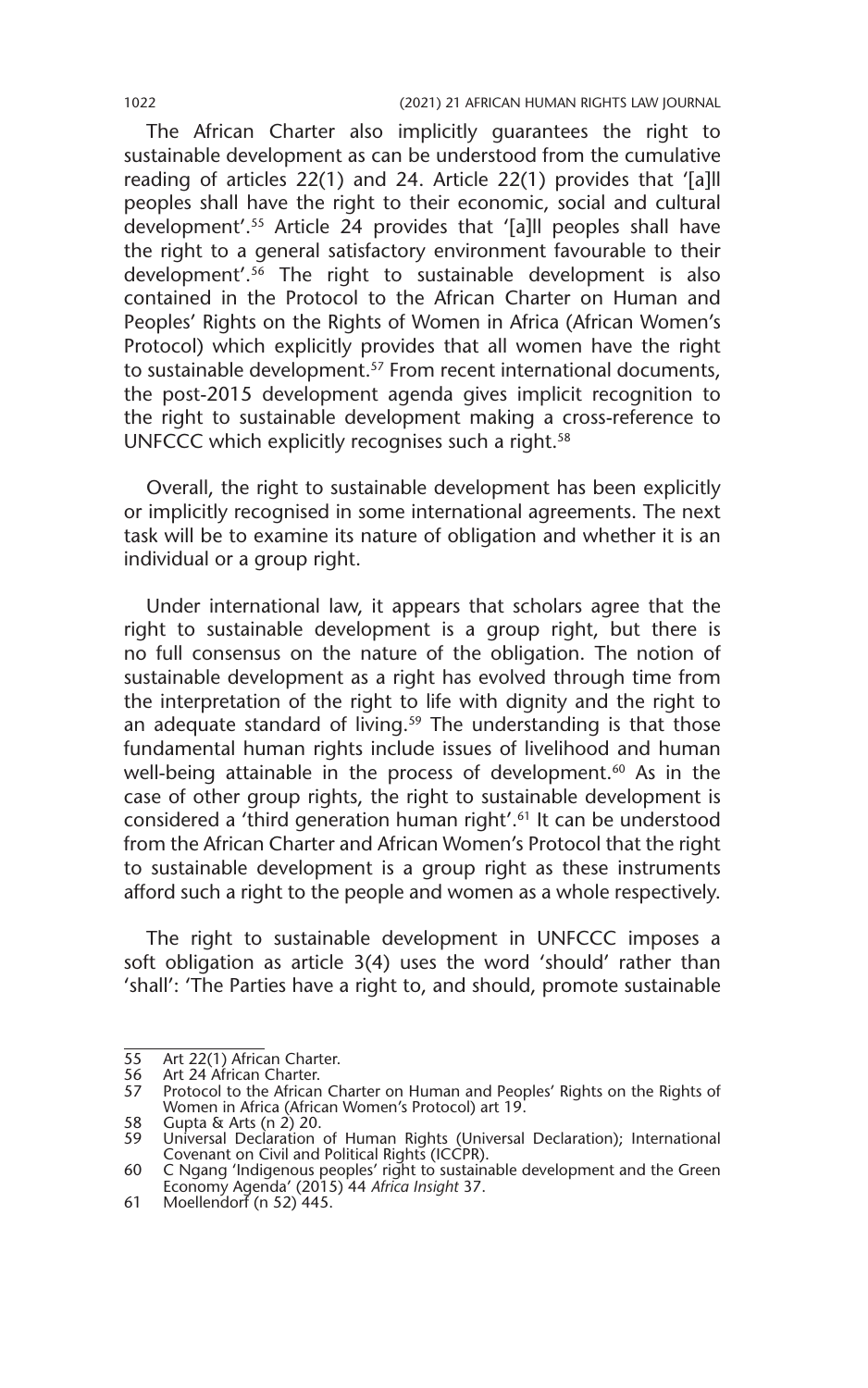SUSTAINABLE DEVELOPMENT UNDER ETHIOPIAN CONSTITUTION 1023

development.' This weakens the nature of the duty.<sup>62</sup> Gupta and Arts argue that states have a legitimate right to promote the right to sustainable development and achieve it progressively, which means, not as a binding obligation since it is not fully integrated into current international law.63 Windfuhr has a similar view: Like the right to development, the right to sustainable development needs to be realised progressively.<sup>64</sup> Moreover, the African Commission in *Gunme* asserted that the 'respondent state is under obligation to invest its resources in the best way possible to attain the progressive realisation of the right to development, and other economic, social and cultural rights'.<sup>65</sup> It may be inferred from this assertion that the right to sustainable development, impliedly contained in the African Charter, is also a kind of right that can be progressively realised by states.

Moellendorf argues that the right to sustainable development is a group right and it is 'consistent with very important individual interests and widely recognised individual human rights'.<sup>66</sup> This argument is supported by Wang: The right to sustainable development includes all parts of development and human rights.<sup>67</sup>

The right to sustainable development is similar to the right to development in some cases such as in the context of a sustainable global energy policy.<sup>68</sup> Generally, the two rights 'are not quite so different in the post-2015 world'.<sup>69</sup>

Nationally, the right to sustainable development was first introduced into the current Ethiopian Constitution adopted in 1995.<sup>70</sup> The Constitution has not yet been amended; hence, no revision has been made with regard to such a right. The previous Ethiopian Constitutions/Charter adopted in 1931, 1955, 1987 and 1991 did not include the right to sustainable development.

<sup>62</sup> Gupta & Arts (n 2) 14.

<sup>63</sup> As above.<br>64 M Windfu

M Windfuhr 'Economic, social and cultural rights and development cooperation' in A Frankovits & P Earle (eds) *Working together: The human rights-based approach to development cooperation* (2000) 31.

<sup>65</sup> *Gunme & Others v Cameroon* (2009) AHRLR 9 (ACHPR 2009) para 206.

<sup>66</sup> Moellendorf (n 52) 445.<br>67 X Wang 'On the righ

<sup>67</sup> X Wang 'On the right to sustainable development: Foundation in legal philosophy and legislative proposals' in P Marks (ed) *Implementing the right to development: The role of international law* (2008) 39-46.

<sup>68</sup> Moellendorf (n 52) 437.

<sup>69</sup> Gupta & Arts (n 2) 13.  $69$  Gupta  $\alpha$  Arts (112) 15.<br>
70 Arts 43(1) & (3) FDRE Constitution.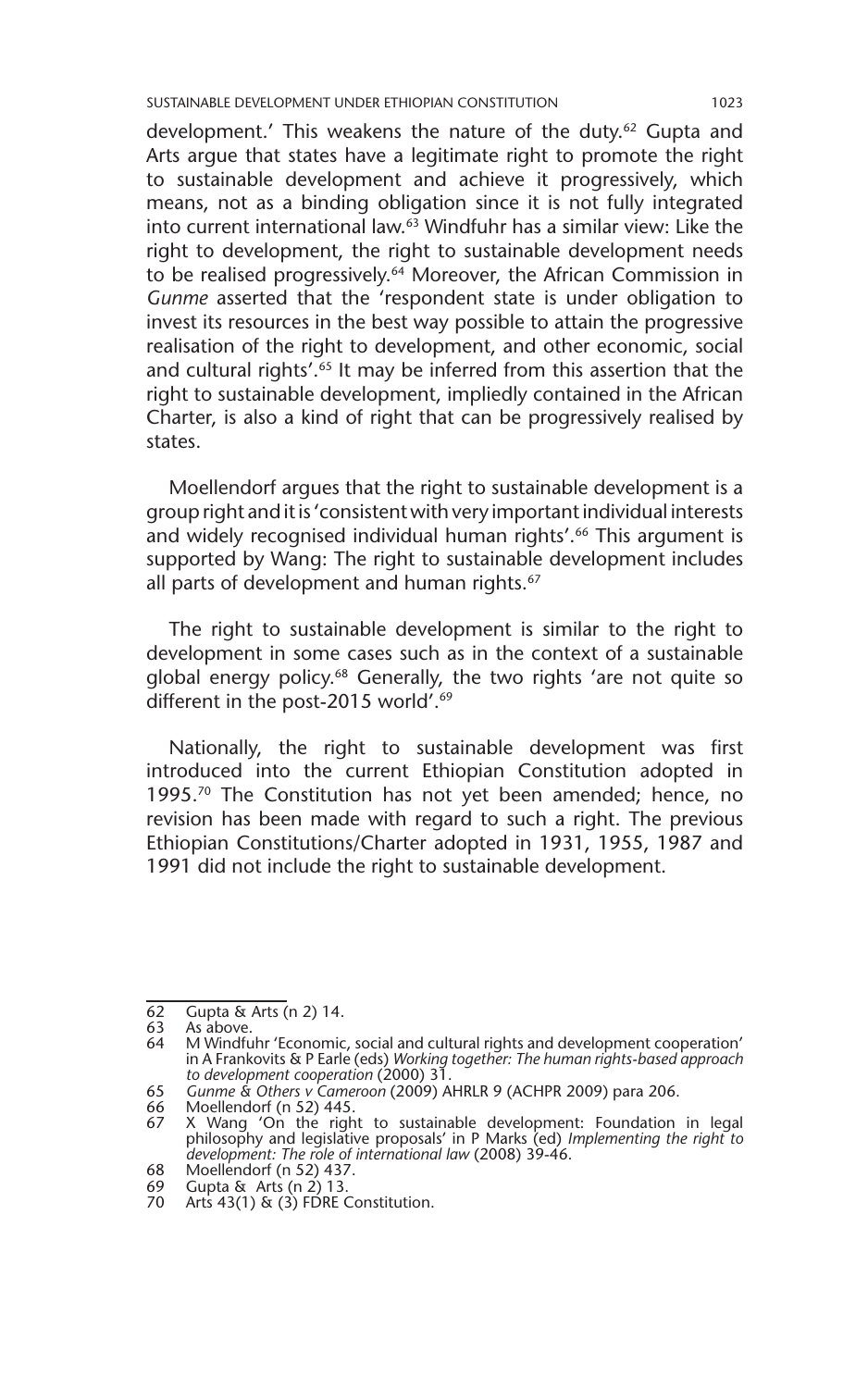Ethiopia ratified UNFCCC in May 1994,71 but it is not clear whether it was this Convention that instigated the incorporation of the right to sustainable development in the Constitution; nothing is mentioned in the explanatory notes (preparatory work) of the Constitution regarding this issue. However, one might suspect that, as far as the incorporation of sustainable development is concerned, the drafters of the Constitution might have been inspired by the Rio Declaration and UNFCCC or incorporated it as it was regarded as part of the country's international obligation since it had ratified these agreements, which require parties to ensure and promote sustainable development, including at national level. Further, it is difficult to determine the intention of the drafters and the reasons why they incorporated the right to sustainable development as there is no recorded debate on this issue.

The right to sustainable development is guaranteed in the Constitution as a fundamental right, particularly as a democratic right. Chapter three of the Constitution incorporates the right to sustainable development under part four, which contains democratic rights such as economic, social and cultural rights (article 41); the right to labour (article 42); and environmental rights (article 44). Here, a question may be asked regarding the nature of the obligation of the right to sustainable development and whether it is considered an individual or a group right under the Constitution. With respect to the nature of the obligation, it may be said that it is more obligatory than the right contained in UNFCCC as the provision (article 43(3)) uses the word 'shall' instead of 'should'. The provision reads that all international agreements concluded by the state shall respect and ensure Ethiopia's right to sustainable development.<sup>72</sup> Tsegai argues that '[e]ven if the concept of sustainable development in the Constitution is stated as a right, it is difficult to pin it down as a specific right. Although it is fundamental in character, it cannot be characterised as a specific and mandatory right.'73

It is also argue that, even if the term 'shall' is used in the provision, the right remains a type of soft obligation placed as a policy goal. The basis of this argument is the explanatory notes to the Constitution, which equate article 43 with national principles and objectives contained in chapter ten of the Constitution, including foreign policy principles, social, economic, environmental objectives, and

<sup>71</sup> Ethiopian Environmental Protection Authority 'United Nations Conference on Sustainable Development' (Rio+20 National Report 2012) 22.

<sup>72</sup> Art 43(3) FDRE Constitution.

<sup>73</sup> Tsegai (n 38) 80-81.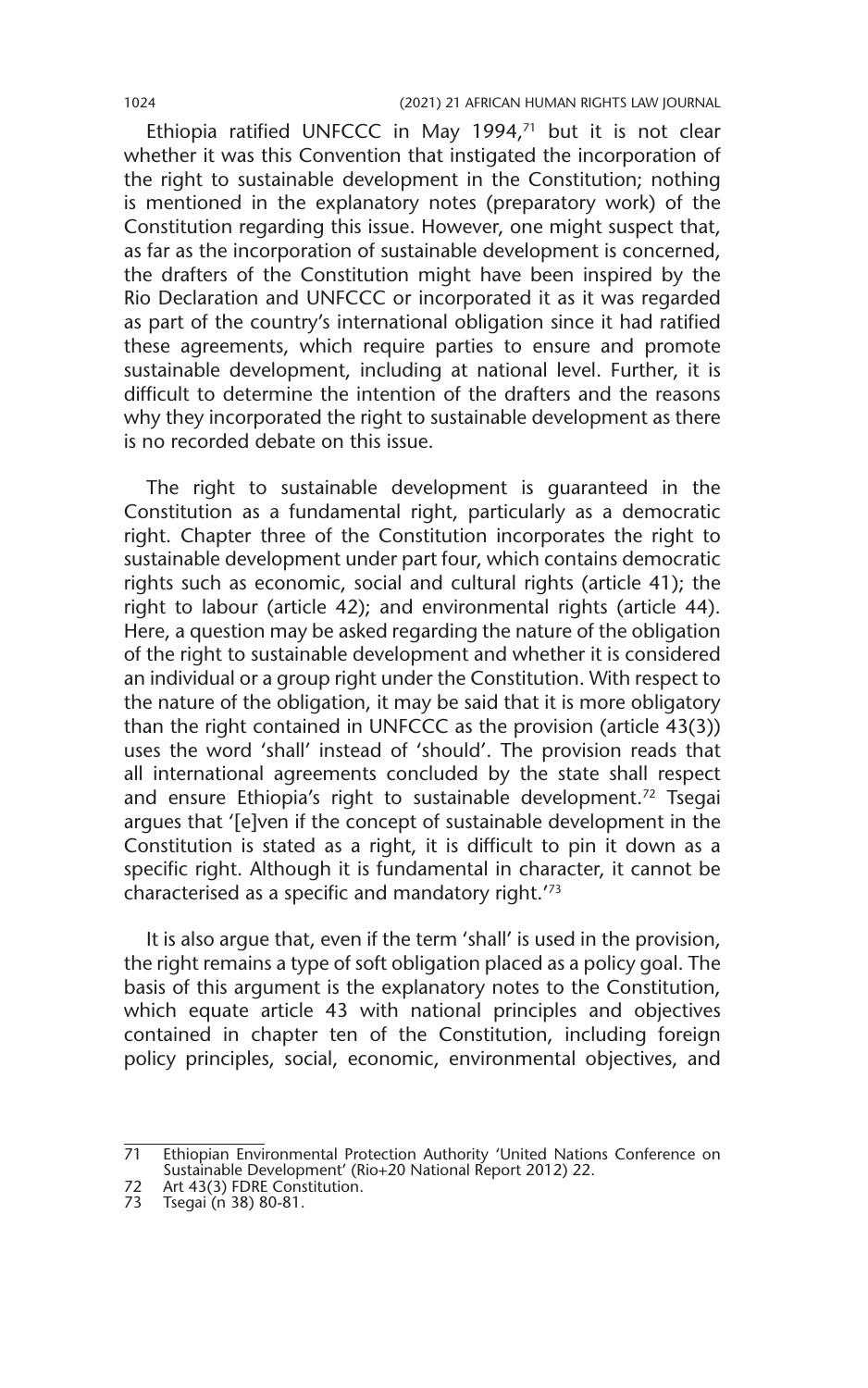so forth.<sup>74</sup> Those principles and objectives are incorporated to serve as guidelines in the implementation of the Constitution and other subsidiary laws.<sup>75</sup> Moreover, the explanatory notes explicitly state that article 43(1), which stipulates that the peoples of Ethiopia as a whole, and each nation, nationality, and people, in particular, have the right to sustainable development, should be seen as a principle or long-term goal; and further provides that article 43 as a whole does not constitute a justiciable right.<sup>76</sup>

It can also be understood that the right to sustainable development in the Constitution is a group right. It seems that it is intended to give domestic and international dimensions to the right to sustainable development in Ethiopia. As a domestic dimension, the Constitution provides in article 43(1) that the peoples of Ethiopia as a whole, and each nation, nationality, and people, in particular, have the right to sustainable development. When one examines the international dimension, which is the focus of this work, article 43(3) states that all international agreements concluded by the state shall respect and ensure Ethiopia's right to sustainable development. Here, it is clear that this right is a group right as it is given to the peoples of Ethiopia (as a domestic dimension) and to Ethiopia as a state (as an international dimension). The right is broad, comprising the economic, social and environmental rights provided in different provisions of the Constitution.77 Yeneabat asserts that

the right to sustainable development recognised under the FDRE constitution includes the right to sustainable utilisation of the natural resources, the integration of environmental protection and economic development programmes, the right to development which is the right of rights, the pursuit of equitable allocation of resources.<sup>78</sup>

As far as article 43(3) is concerned, one issue may be raised, namely, whether or not it requires a specific implementing law. Yirga expresses the view that the provision should be directly implemented without the need for enacting an implementing proclamation.79 The government has enacted a treaty-making and ratification proclamation which stipulates that general principles and procedures apply to all international treaty-making processes, but

<sup>74</sup> Explanatory notes of the 1995 FDRE Constitution (HOPR-Documentation 1995) 98.

<sup>75</sup> Art 85(1) FDRE Constitution.<br>76 Art 43 FDRE Constitution.

<sup>76</sup> Art 43 FDRE Constitution.<br>77 Tsegai (n 38) 80-81.

<sup>77</sup> Tsegai (n 38) 80-81. 78 D Yeneabat 'The right to development under the RTD Declaration, African Charter on Human and People's Right and FDRE Constitution: A comparative study' (2015) 3 *International Journal of Political Science and Development* 447.

<sup>79</sup> B Yrga, director of legal drafting, Ethiopian General Prosecutor, Addis Ababa, Ethiopia, 9 July 2018.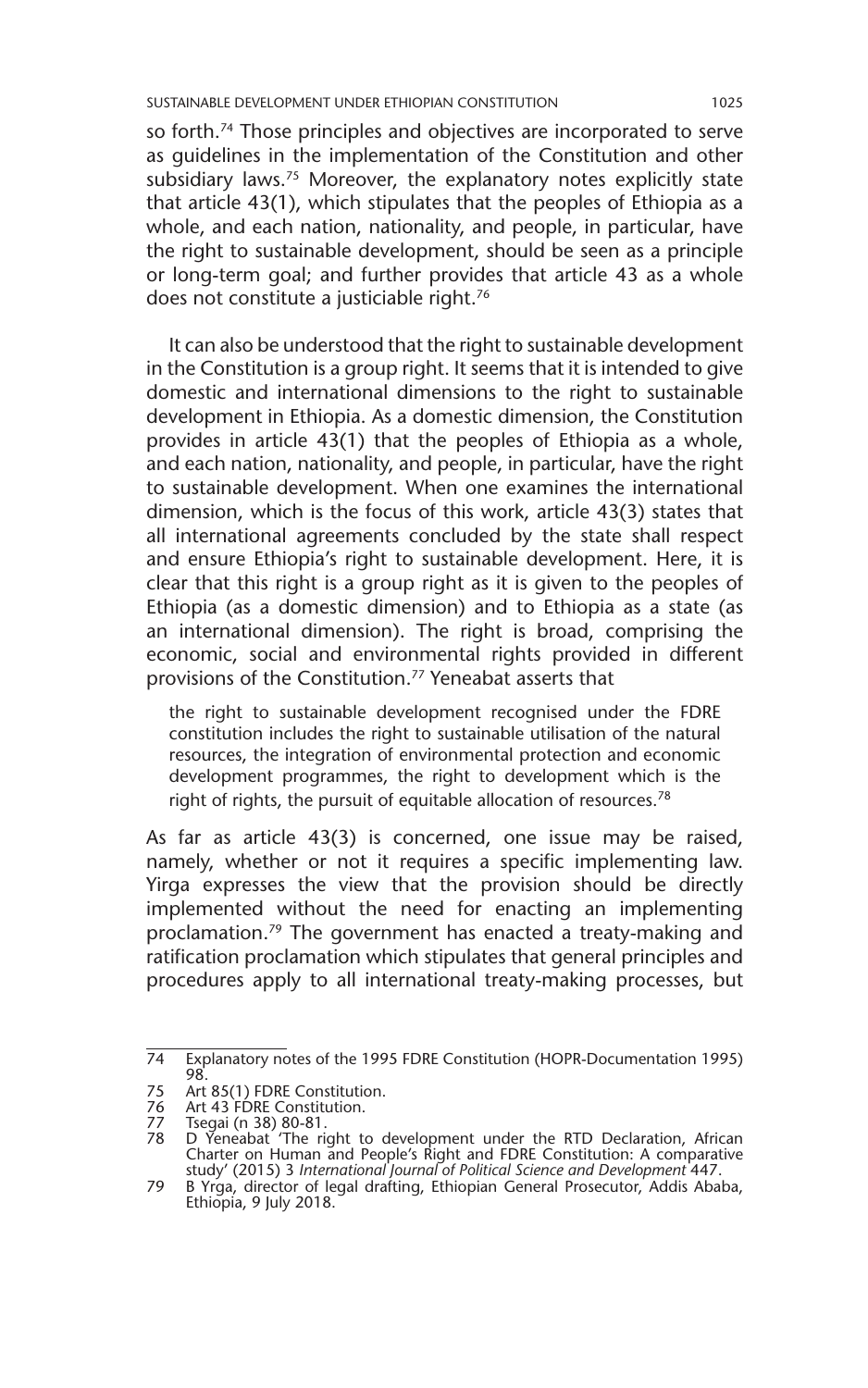it does not contain sustainable development-related principles and guidelines.80

## **4.1 Legal meaning of 'respect' in article 43(3) of the FDRE Constitution**

Clarifying the meaning of the word 'respect' used in article 43(3) is essential to understand the concept and objective of the provision. However, before clarifying the legal meaning of 'respect', it is necessary to discuss from where and how it is derived in the context of this work. The English version of the FDRE Constitution in article 43(3) states that '[a]ll international agreements and relations concluded, established or conducted by the state shall protect and ensure Ethiopia's right to sustainable development'.<sup>81</sup> This provision uses the expression 'protect and ensure' to demonstrate the type of obligation required in international agreements *vis-à-vis* the right to sustainable development. However, this expression is not the correct translation of the Amharic version of the provision, which is the final legal authority as provided in the Constitution itself.<sup>82</sup>

The Amharic version uses the word የሚያስከብሩ (*yemiyaskebru*) which means 'respect' in its correct translation. The word *yemiyaskebru* is translated as 'respect' in another provision of the Constitution (article 86(1)) which deals with a related issue. This provision, under the heading 'Principles for External Relations', reads '[t]o promote policies of foreign relations based on the protection of national interests and respect for the sovereignty of the country'. In this provision, unlike the above article 43(3), the word 'protection' is also correctly translated from the Amharic version which is 'የሚያስጠብቅ' (*yemiyastebk*). Therefore, the English version of article 43(3) needs to be revised as '[a]ll international agreements and relations concluded, established or conducted by the state shall respect and ensure Ethiopia's right to sustainable development'.

It is incontrovertible that the correct translation should be used of the two words 'respect' and 'protect' as they impose different duties on the state. In general, the duty to protect 'requires preventive action to ensure that potential threats are halted before they result in actual violations'.<sup>83</sup> It is somewhat of a positive duty that requires

<sup>80</sup> Ethiopian International Agreements Making and Ratification Procedure Proclamation 1024/2017, *Negarit Gazeta* 23rd Year No 55 (Addis Ababa 7 July 2017).

<sup>81</sup> Art 43(3) FDRE Constitution.

<sup>82</sup> Art 106 FDRE Constitution.

<sup>83</sup> Ngang (n 60) 38.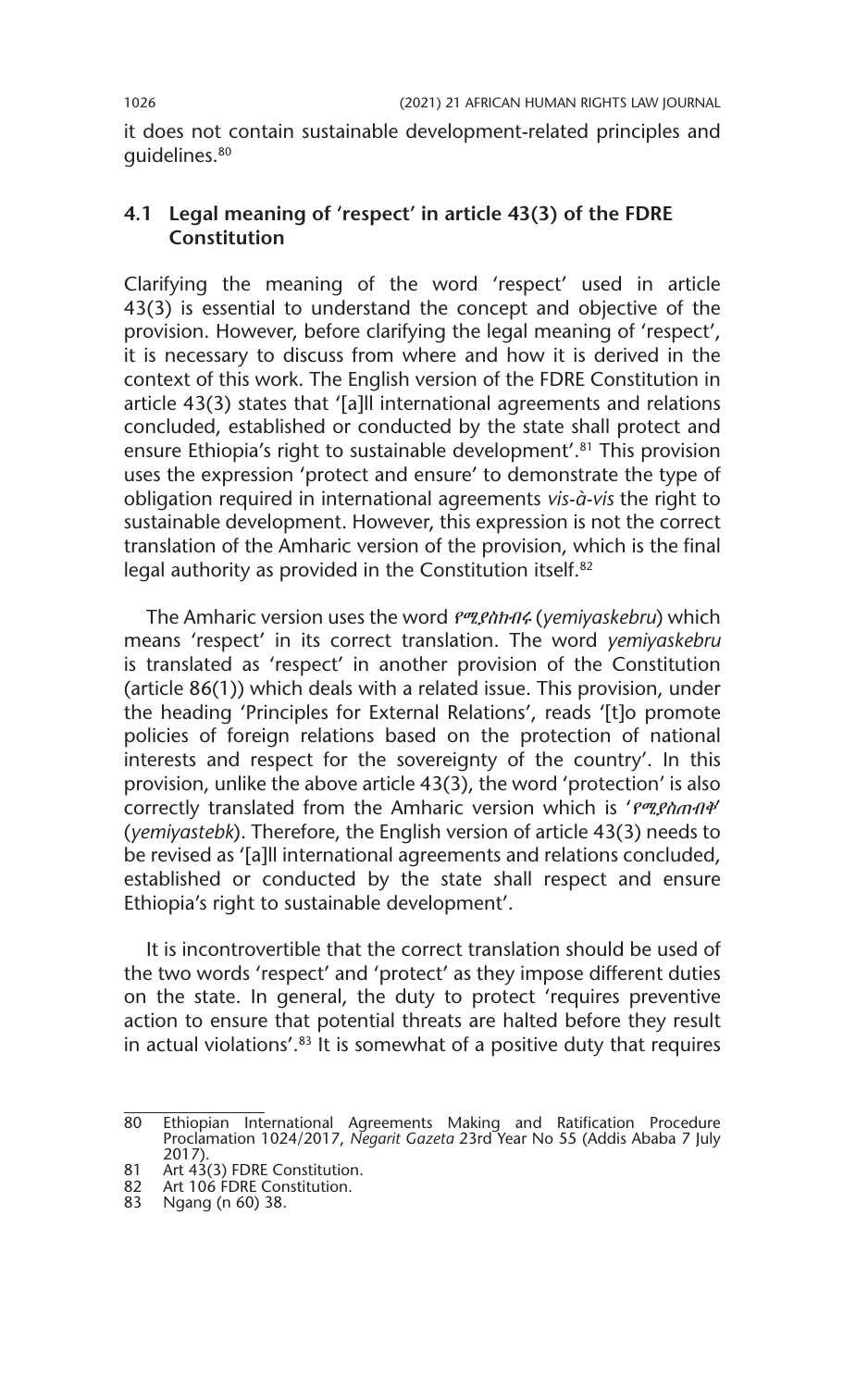states to protect the human rights of their citizens from violation by third parties/non-state actors. $84$  The duty to respect will be explained below as it is the central issue of this sub-section.

The Constitution uses the word 'respect' in many instances, especially when providing the duties of the state related to human rights. For instance, article 13(1) provides that the legislative, executive and judiciary organs of the government shall have the duty to respect fundamental rights and freedoms. It is difficult to understand the legal meaning of 'respect' as neither the Constitution nor its explanatory note defines it. It is also not defined in other domestic laws although the word is used in many respects such as to express the human rights obligations of the government. Hence, as an alternative, it is crucial to assess its meaning in international instruments ratified by Ethiopia and adapt it to the word 'respect' used in the Constitution (the Constitution allows this as discussed in part 1). Based on this approach, it will be crucial to explore the meaning of 'respect' from ICESCR as the right to sustainable development mostly relates to the rights enshrined in this Covenant; and it is also adopted by Ethiopia.<sup>85</sup>

Generally, as provided in article 2(1) of ICESCR, state parties are required to respect and ensure the economic, social, and cultural rights provided in the Covenant. A detailed explanatory note on the meaning of 'respect' is provided in ICESCR's General Comments. The General Comment provides that the duty to respect commits member states to abstain from meddling with the enjoyment of the Covenant rights.<sup>86</sup> This duty is a type of negative obligation that requires states to do nothing or to do no harm.87 The General Comment further explains the obligation to respect as follows: 'The obligation to respect economic, social and cultural rights is violated when state parties prioritise the interests of business entities over Covenant rights without adequate justification, or when they pursue policies that negatively affect such rights.'88

The obligation to respect covers both theoretical and practical aspects. Theoretically, states are required to ensure respect for economic, social and cultural rights, refraining from adopting laws

<sup>84</sup> General Comment 24.

<sup>85</sup> Wikipedia 'Treaties of Ethiopia' ratified since 21 August 1995, https:// en.wikipedia.org/wiki/Category:Treaties\_of\_Ethiopia (accessed 4 October 2018).

<sup>86</sup> General Comment 24.<br>87 M Langford The just

<sup>87</sup> M Langford 'The justiciability of social rights: From practice to theory' in M Langford (ed) *Social rights jurisprudence: Emerging trends in international and comparative law* (2009) 14.

<sup>88</sup> General Comment 24.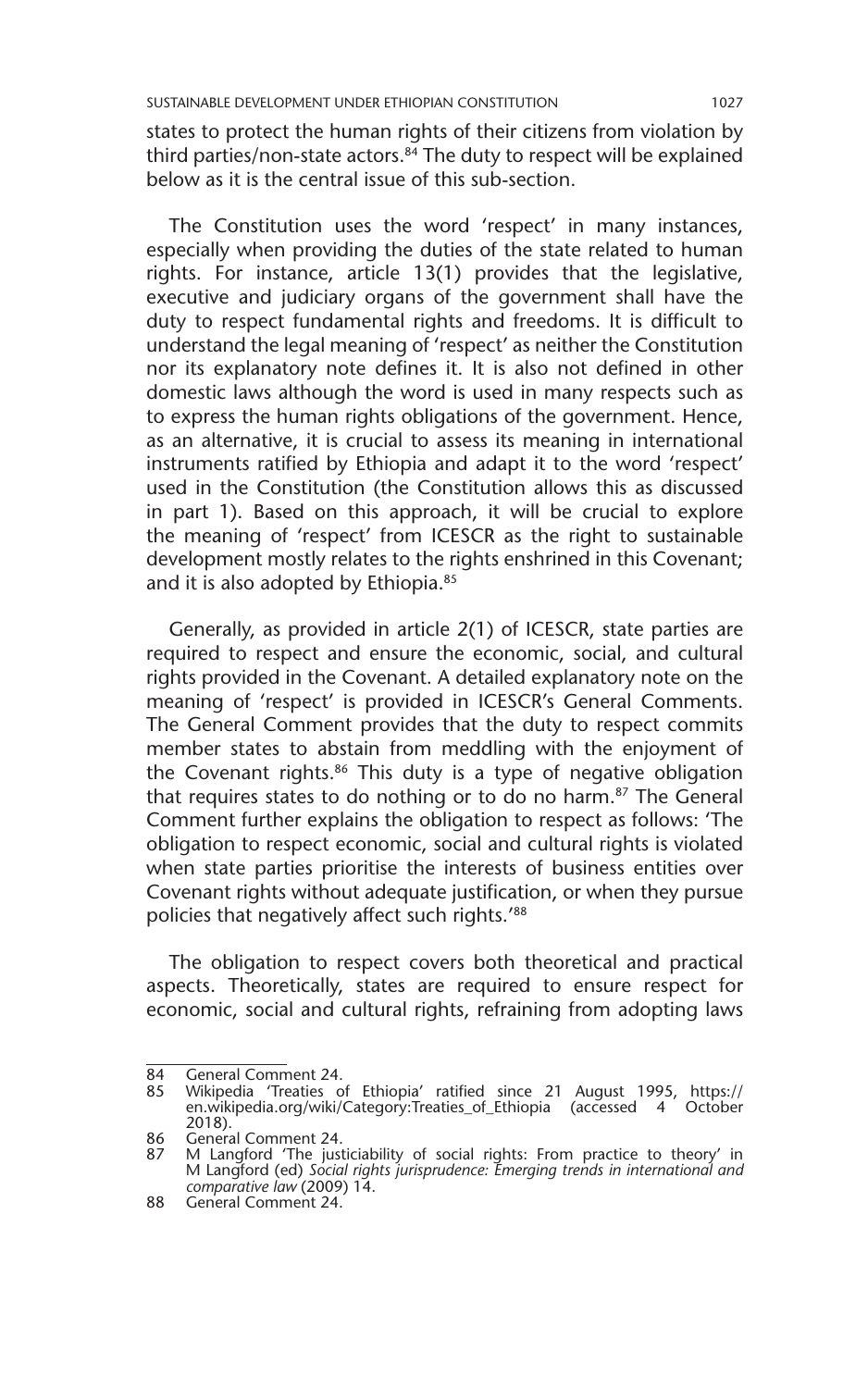that contradict such rights. According to this aspect, 'states parties should identify any potential conflict between their obligations under the Covenant and under the trade or investment treaties, and refrain from entering into such treaties where such conflicts are found to exist'.<sup>89</sup> The practical aspect, on the other hand, entails that states should not jeopardise the implementation of the rights. The implementation problem may occur, for example, when forced displacement is ordered for the purpose of investment projects.<sup>90</sup>

Therefore, the meaning of the word 'respect' mentioned in article 43(3) of the Constitution may be interpreted in line with the meaning given in the General Comments. However, it should be noted that this meaning has no binding effect as the ICESCR General Comments are non-binding documents.

Ngang asserts that the duty to respect the right to sustainable development requires states to refrain from interfering with the enjoyment such a right.<sup>91</sup> In the context of article 43(3) of the Constitution, the word 'respect' means that international agreements should not be used as instruments to interfere with the enjoyment of Ethiopia's right to sustainable development. The Ethiopian government has the duty to ensure that the texts of any international agreements and their implementation respect and ensure Ethiopia's right to sustainable development.

## **4.2 Right holders and duty bearers of the right to sustainable development**

The objective of this sub-section is to identify the right holders (beneficiaries) and duty bearers of the right to sustainable development. This is crucial in order to establish who can claim such a right if it is not respected; and which is the responsible body to enforce it. These and other related issues are discussed below.

#### *4.2.1 Right holders*

Generally, rights holders of human rights are individuals or groups that have particular claims with respect to certain duty bearers. $92$ Regarding the specific issue at hand, I explained in the preceding

<sup>89</sup> As above.<br>90 As above.

<sup>90</sup> As above.<br>91 Ngang (n

Ngang (n 60) 38.

<sup>92</sup> UNICEF 'Glossary: Definitions A-Z' Gender Equity UN Coherence and You 1997, https://www.unicef.org/gender/training/content/resources/Glossary.pdf (accessed 12 November 2018).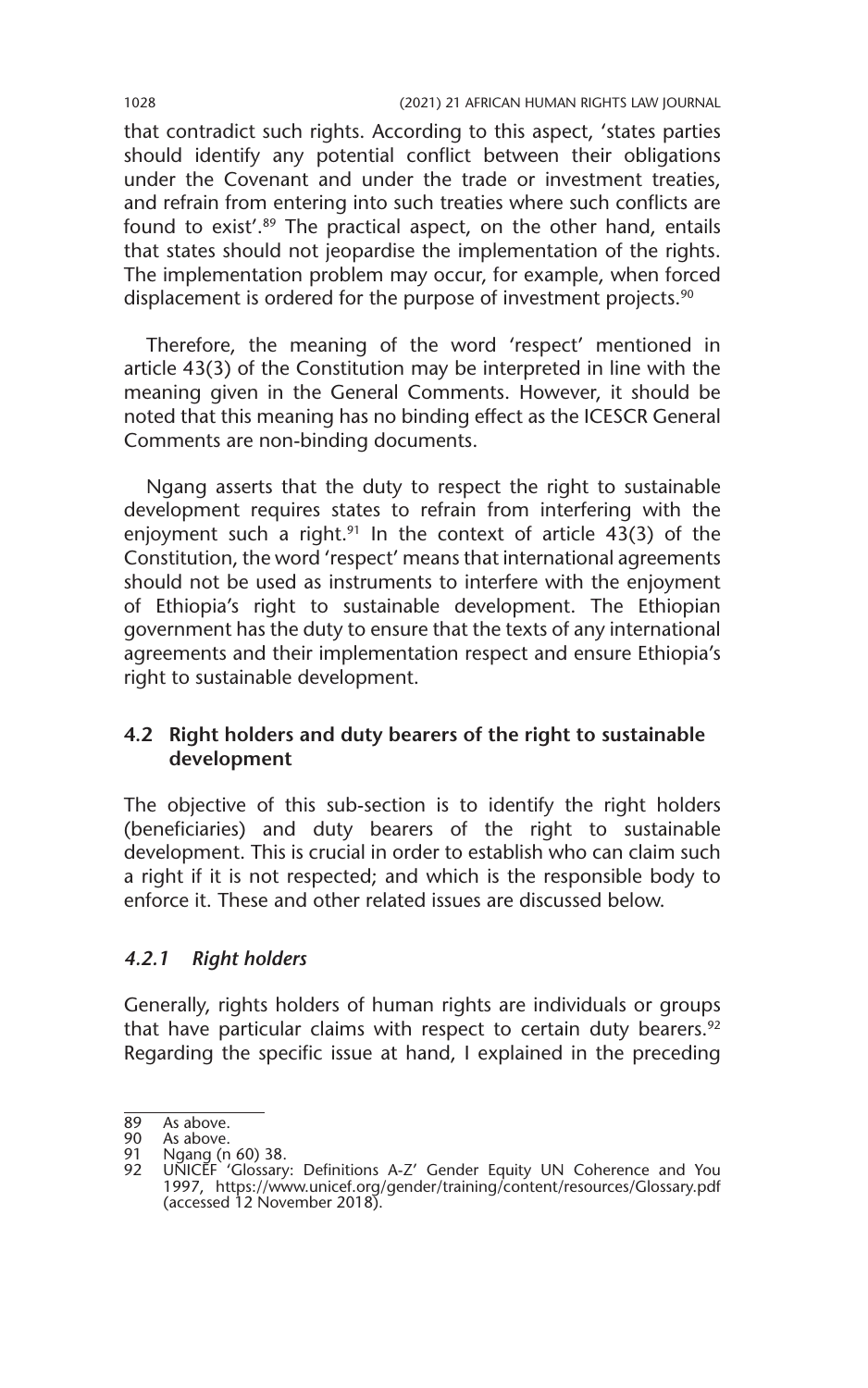sub-section that the right to sustainable development is a group right. This finding provides an indication as to who the general right holders are. They should be a group of people or a state or states, but not individuals. This can be demonstrated by analysing the international and national laws that guarantee the right to sustainable development.

From international instruments, the first document to be analysed is UNFCCC as the concept of the right to sustainable development originates from this document. Referring to article 3(4) of the Convention, which states that '[t]he Parties have a right to, and should, promote sustainable development', I assert that the right holders are the member states (each state individually). This is also true for other treaty laws under the sponsorship of the UN.

Unlike UNFCCC, in the African Charter peoples are the right holders of the right to sustainable development; states or individuals are not the direct beneficiaries of such a right. This is also affirmed by the African Commission decision in *Gunme v Cameroon*. The Commission expressed that the rights mentioned in articles 19 to 24 of the African Charter 'can be exercised by a people, bound together by their historical, traditional, racial, ethnic, cultural, linguistic, religious, ideological, geographical, economic identities and affinities, or other bonds'.<sup>93</sup> As discussed earlier, the African Charter implicitly guarantees the right to sustainable development in articles 22(1) and 24. Thus, it is necessary to be a group of people to claim the right to sustainable development under the African Charter.<sup>94</sup> The African Women's Protocol also grants the right to sustainable development to women as a group. Article 19 of the Protocol, under the heading 'right to sustainable development', provides that '[w]omen shall have the right to fully enjoy their right to sustainable development'.95

As in the above international instruments, individuals also are not the beneficiaries of the right to sustainable development under the FDRE Constitution. As per article 43(1) of the Constitution, which reflects the domestic dimension of the right to sustainable development, the right holders are the peoples of Ethiopia in general, and each nation, nationality, and people in particular. It is clear from this provision that a group of people are the beneficiaries of the right to sustainable development. Here, it is imperative to find the meaning of nation, nationality, and people in order to identify

<sup>93</sup> *Gunme* (n 65) para 171.

<sup>94</sup> Arts 22(1) & 24 African Charter.

<sup>95</sup> African Women's Protocol (n 57).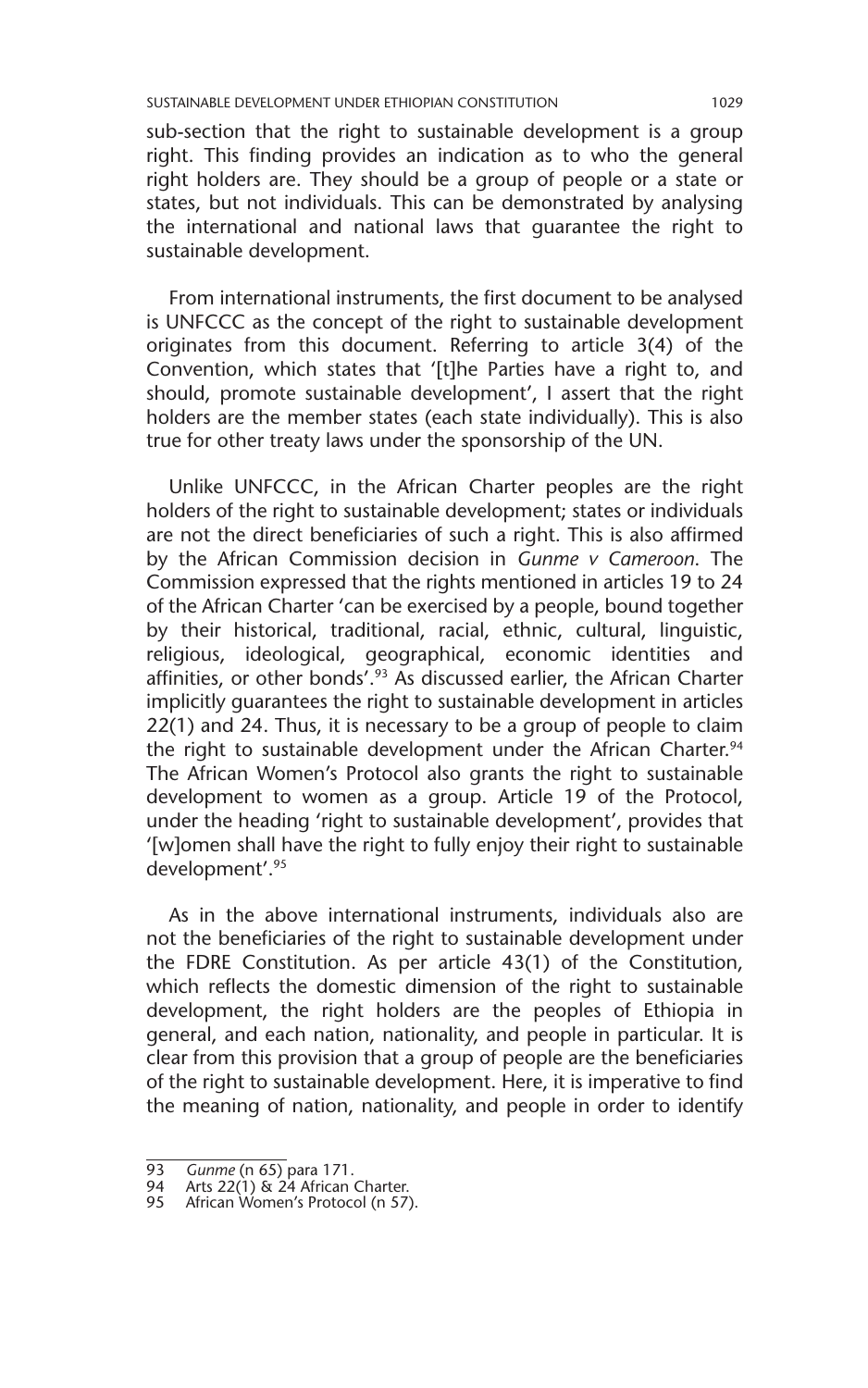the exact beneficiaries of such a right. This can be discerned from the Constitution itself which defines these terms in article 39(5). This provision states:

A 'Nation, Nationality or People' for the purpose of this Constitution, is a group of people who have or share a large measure of a common culture or similar customs, mutual intelligibility of language, belief in a common or related identities, a common psychological make-up, and who inhabit an identifiable, predominantly contiguous territory.

It seems that the scope of these terms is broad, but it can be precisely expressed as a group of people having common characteristics.

Coming to the international dimension of the right to sustainable development stipulated in article 43(3) of the Constitution – at face value – it seems that Ethiopia as a state is a right holder. However, this provision should not be considered as it excludes the peoples from being the beneficiaries of such a right. The ultimate beneficiaries of the right to sustainable development are the peoples of Ethiopia. This is already guaranteed in article 43(1) of the Constitution, as discussed above. States cannot be the active subject of human rights; human rights are inherent to human beings.<sup>96</sup> This also does not mean that states are not totally the right holders since, generally, 'the right to development was recognised due to demands of developing countries for a new international economic order'.97 Hence, the balanced approach is to make both the state and its people the holders of the right to sustainable development. This assertion will be more convincing when one evaluates it in line with the African Charter, the African Women's Protocol and UNFCCC.

Ethiopian peoples and women are the holders of the right to sustainable development pursuant to the African Charter and the African Women's Protocol respectively as these instruments have become part of the country's laws through ratification. On the other hand, Ethiopia as a state is the holder of such a right under UNFCCC. This instrument has also become part of the country's laws as it has been ratified by Ethiopia.

Overall, I argue that under the Constitution, Ethiopia as a state and its peoples are the holders of the right to sustainable development, but individuals are not. This means, for example, in the context of foreign investments, that an individual cannot claim that a given

<sup>96</sup> Abdi (n 37) 90. The Ethiopian Constitution in art 10 also stipulates that '[h]uman rights and freedoms, emanating from the nature of mankind, are inviolable and inalienable'.

<sup>97</sup> Absi (n 37).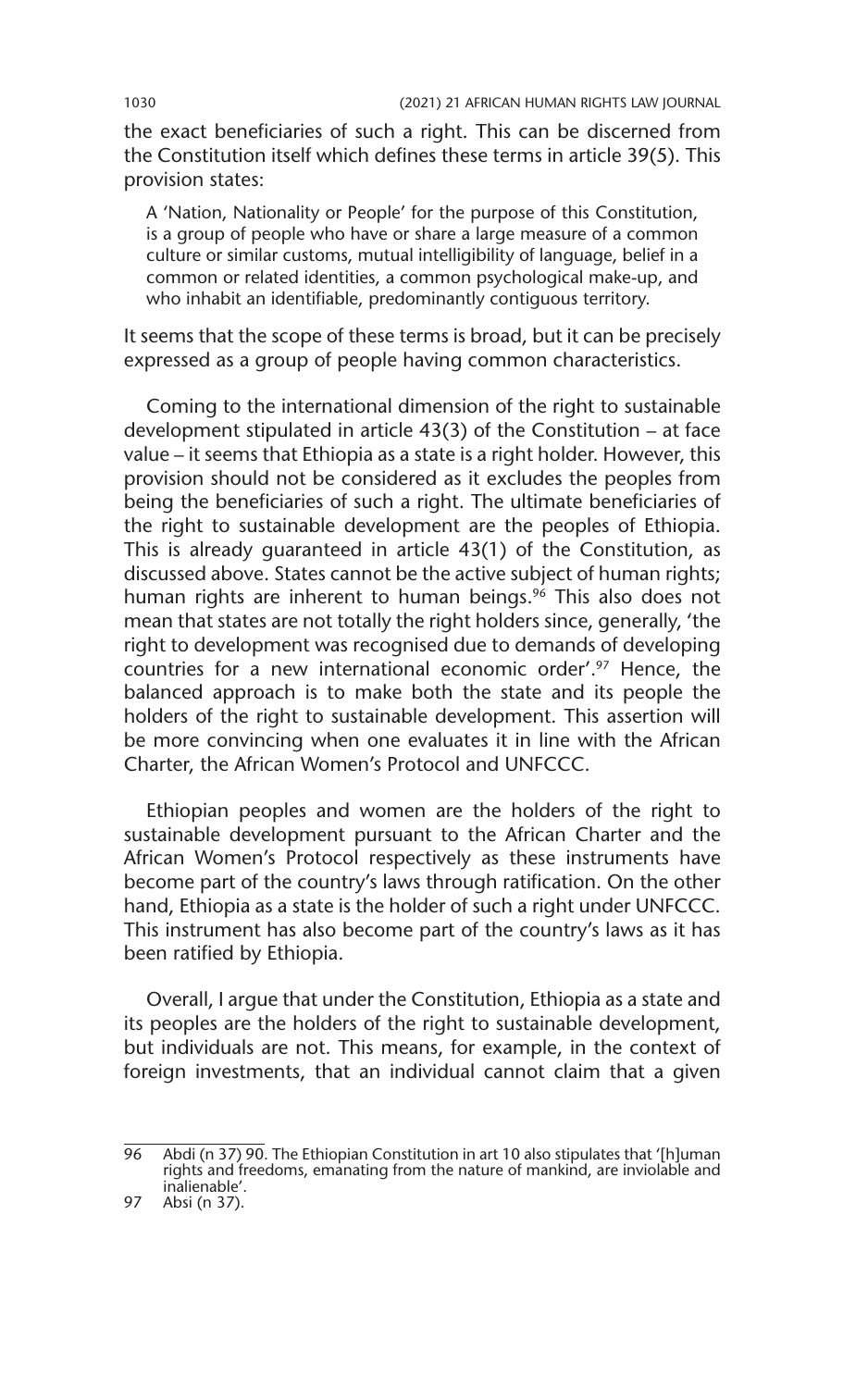investment project has violated his or her right to sustainable development, but only the state and/or a group of people can have such kind of a claim. However, this does not mean that individuals have no right to make a claim. They may make a claim as an integral part of a collective right.

#### *4.2.2 Duty bearers*

Duty bearers are those persons who have obligations to respect, protect, promote and fulfil human rights.<sup>98</sup> The term mostly refers to state actors, but non-state actors such as individuals, private companies and international organisations may also be duty bearers.99

The duty bearers of the right to sustainable development in different international instruments are almost the same. Under UNFCCC, the duty bearers are each party individually.<sup>100</sup> A state has extraterritorial obligations as its activities may affect the right of another state. In addition to the Convention, this kind of duty also emanates from the general obligation to cooperate in international development which is a long-standing custom in international law.101 We also find the 'duty to cooperate' in DRD. The Declaration states that '[a]ll states should cooperate with a view to promoting, encouraging and strengthening universal respect for and observance of all human rights and fundamental freedoms for all'.102 States may also owe a collective duty if the concerned issue is global since the policy or behaviour of each state may contribute to the violation of the right to sustainable development. Thus, states have national and international duties to ensure such a right.

As in the case of UNFCCC, under the African Charter states are duty bearers (individually or collectively) of the right to sustainable development. Article 1 of the African Charter requires the member states to recognise and enforce the rights and freedoms contained in the Charter by adopting legislative and other measures.<sup>103</sup> The African Women's Protocol also imposes a duty on member states to take all appropriate measures to ensure and promote women's rights to sustainable development.<sup>104</sup>

<sup>98</sup> UNICEF (n 93) 1.

<sup>99</sup> As above. 100 Gupta & Arts (n 2) 16. 101 Schrijver (n 30) 164-167.

<sup>102</sup> Art 6(1) DRD (n 6).

<sup>103</sup> Art 1 African Charter.

<sup>104</sup> African Women's Protocol (n 57).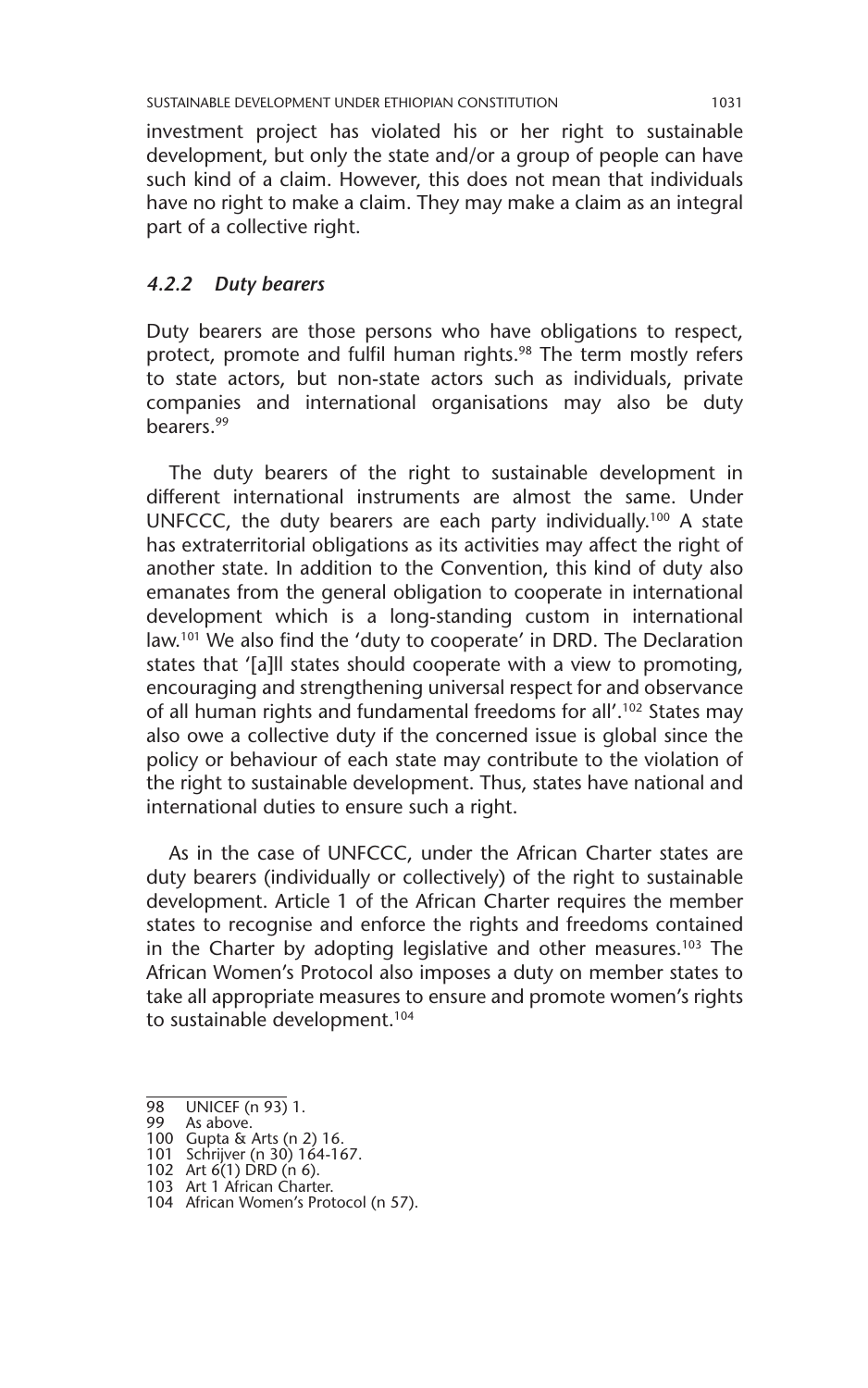Under the FDRE Constitution the state is the duty bearer of fundamental rights and freedoms in general. This is clearly provided for in article 13(1): The legislative, executive and judicial bodies of the government shall have the duty to respect and enforce the provisions of chapter three of the Constitution which includes the right to sustainable development.<sup>105</sup> According to this provision, it is the duty of government ensure that all international agreements adopted by Ethiopia respect and ensure the country's right to sustainable development. As per article 43(1) of the Constitution, the government also has a duty to respect and enforce the right to sustainable development of the peoples of Ethiopia as a whole, and each nation, nationality, and people in particular.<sup>106</sup> Besides, pursuant to UNFCCC, the African Charter and African Women's Protocol, it is the duty of the government to respect, protect, promote and fulfil such a right. For example, in the context of foreign investments, it is the duty of the government to protect its citizens' rights to sustainable development from violations by foreign investors. This is due to the fact that only the government can be a claimant or defendant in disputes or concerns arising from investment agreements or foreign investment contracts.

#### **4.3 Justiciability of the right to sustainable development**

As explained above, there are right holders and duty bearers of the right to sustainable development. This leads us to the question of whether the right holders can bring legal action against the duty bearers concerned provided that the latter failed to respect, protect or fulfil the right to sustainable development. In other words, is the right to sustainable development justiciable? For example, there can be a complaint that the investment project of company X, which was registered in country Y, pollutes a nearby river, resulting in the loss of human and animal lives; the investment activities of the company contradict the religious and cultural values of the local community; and 97 per cent of the workers of the company are highly-skilled men, creating income inequality among the local community. These examples are derived from the environmental protection, social and economic development pillars of sustainable development in order to show how concerns can be raised over each pillar. Moreover, concerns may be raised that the bilateral investment treaties between Ethiopia and country Y do not incorporate provisions that enable the host state to regulate the sustainability of foreign investments, which may be regarded as contrary to the constitutional provision requiring

<sup>105</sup> Art 13(1) FDRE Constitution.

<sup>106</sup> Art 43(1) FDRE Constitution.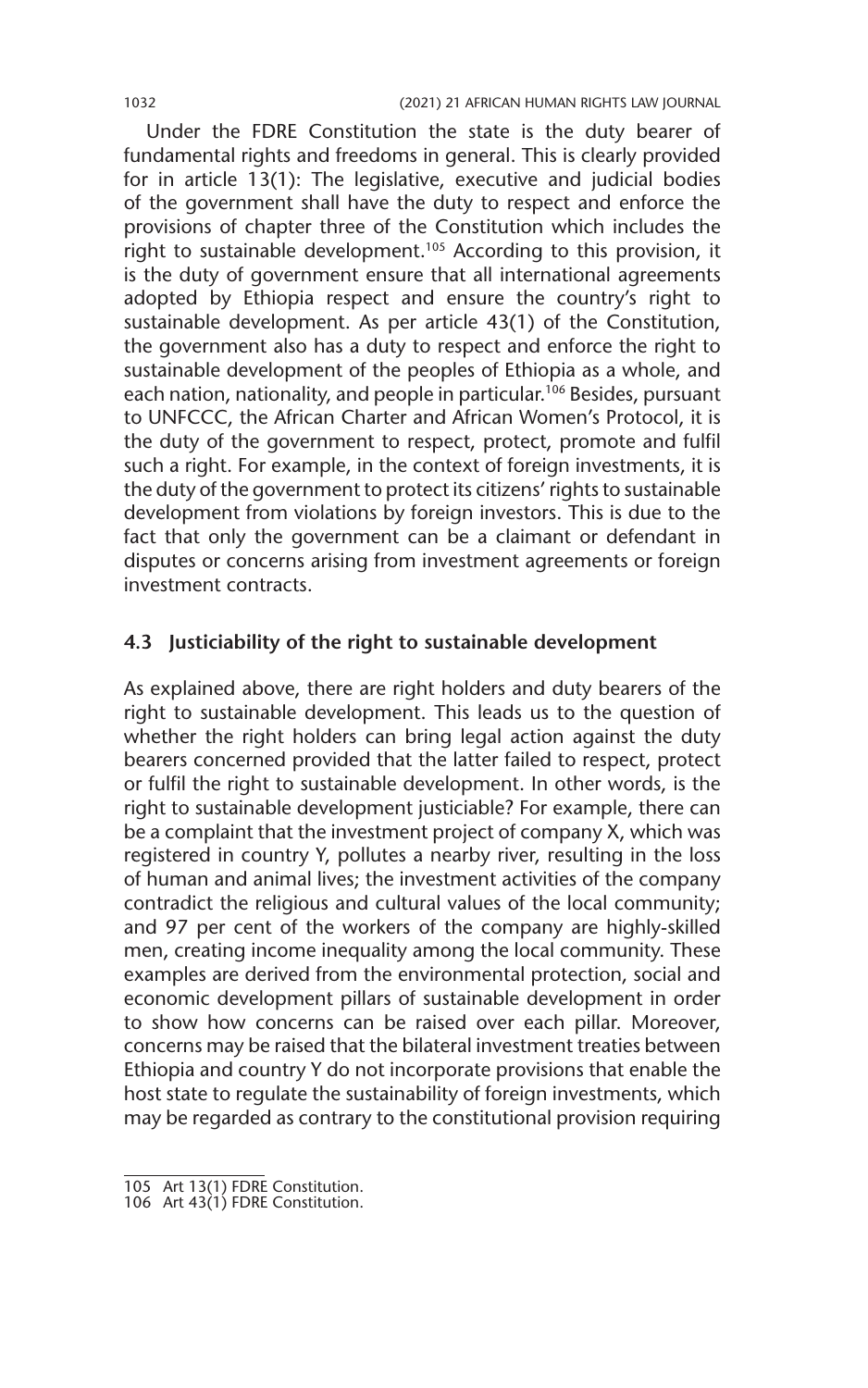all international agreements to respect and ensure Ethiopia's right to sustainable development. The next issue will be whether the affected community or any other stakeholders can bring the case before a court and the latter declares that the investment project of company X and the BIT of Ethiopia and country Y but do not respect and ensure Ethiopia's right to sustainable development.

According to the explanatory notes to the FDRE Constitution, the right to sustainable development mentioned in article 43(3) is not justiciable. It clearly states that people cannot request courts to enforce the rights mentioned in articles 41 to 44 of the Constitution.107 The explanatory notes further provide that those rights are similar to the national policy objectives and principles stipulated in chapter ten of the Constitution.<sup>108</sup> These are principles of external relations and national defence and economic, social, cultural, and environmental objectives.<sup>109</sup> As the explanatory notes provide no further explanation concerning the justiciability issue of the right to sustainable development, it will be essential to infer some detailed lessons from the explanatory notes to chapter ten as their status or nature is equated with article 43.

As far as the national principles and objectives provided in Chapter ten are concerned, the Constitution states that '[a]ny organ of government shall, in the implementation of the Constitution, other laws and public policies, be guided by the principles and objectives specified under this Chapter [the chapter deals with national policy objectives and principles]'.110 The explanatory notes provide that those national policy objectives and principles are not justiciable. During the discussions of the Constitution's drafting committee, it was asked what the relevance was of the national principles and objectives if they were not justiciable. The response was that '[u] nless such principles are explicitly stated, government organs would not know the course they should take and the public would not have standards to evaluate its representative'.<sup>111</sup> If the government fails to fulfil the national principles and objectives, the option of the citizens may be to punish the government by their vote during an election.112

<sup>107</sup> Explanatory notes (n 78).

<sup>108</sup> As above. 109 Arts 86-92 FDRE Constitution. 110 Art 85 FDRE Constitution.

<sup>111</sup> Stated in the explanatory notes of 1995 FDRE Constitution and translated by Belay Getachew; Explanatory notes (n 78) 22.

<sup>112</sup> Belay (n 35).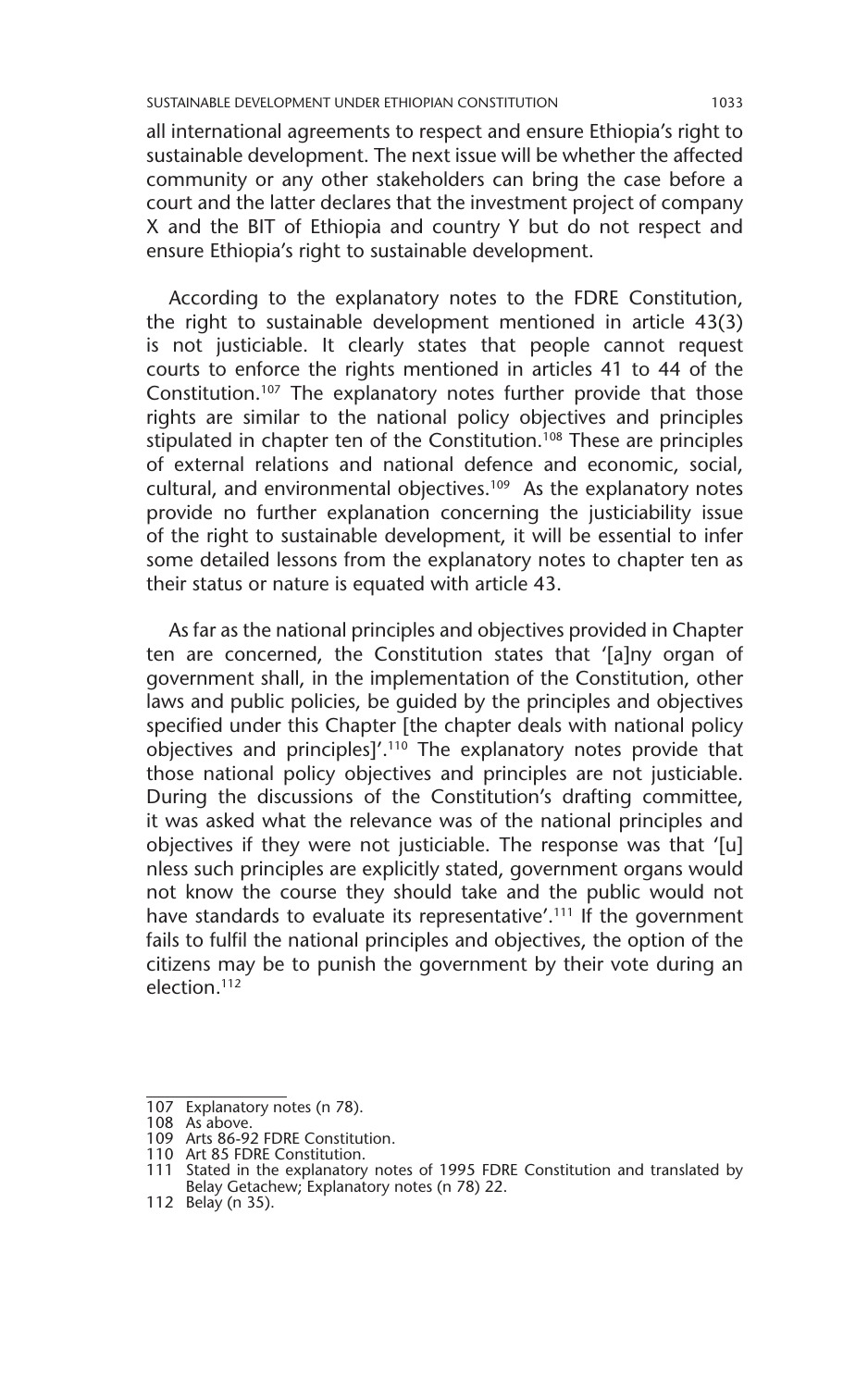Truly speaking, it is difficult to argue for the justiciability of the right to sustainable development providing a clear and binding legal authority from the Constitution. As explained earlier, there also is no other specific law enacted to implement this right. Moreover, Ethiopian courts' precedents also are not available as courts usually decline to apply the provisions of the Constitution as a basis for their decisions. The reason is a lack of clear rules concerning the extent of courts' power to interpret and apply the Constitution.113

Overall, the right to sustainable development may be regarded as a goal and non-binding right to be achieved by the state progressively taking into account the country's level of development. This can justified based on article 2(1) of ICESCR which requires member states to progressively realise socio-economic rights 'to the maximum of its available resources'.114 In principle, there is no minimum threshold requirement that judicial authority can identify and enforce socioeconomic rights.<sup>115</sup>

For example, in the context of investment, stakeholders may advocate that the government should take the necessary steps to ensure the sustainability of foreign investment, including renegotiating bilateral investment agreements. However, for example, if employees incur damage, due to poor labour, health and safety standards of a given investment project, they can bring the case before court and make the concerned foreign company liable for compensation and so forth. This is not an issue of sustainability, but rather a kind of extra-contractual liability or a violation of a single human right such as the right to life, and the victim also is not claiming that his right to sustainable development has been violated.

## **5 Conclusion**

From the aforementioned analysis I argue that like the national principles and objectives, the right to sustainable development is not a binding right to be enforced by courts. It is rather a goal to be achieved by the state, progressively taking into account the country's level of development and the government may be required (by a group of people as right holders) to take administrative action if such a right is violated. Here, the issue is how and when the government should start implementing the realisation of this right. As can be

<sup>113</sup> A Sisay 'The constitutional protection of economic and social rights in the Federal Democratic Republic of Ethiopia' (2008) 22 *Journal of Ethiopian Law* 143.

<sup>114</sup> Art 2(1) International Covenant on Economic, and Cultural Rights (ICESCR). 115 APAP 'Justifiability of ESC rights: A paper presented in the training workshop for the federal courts judges' (2006) 11.